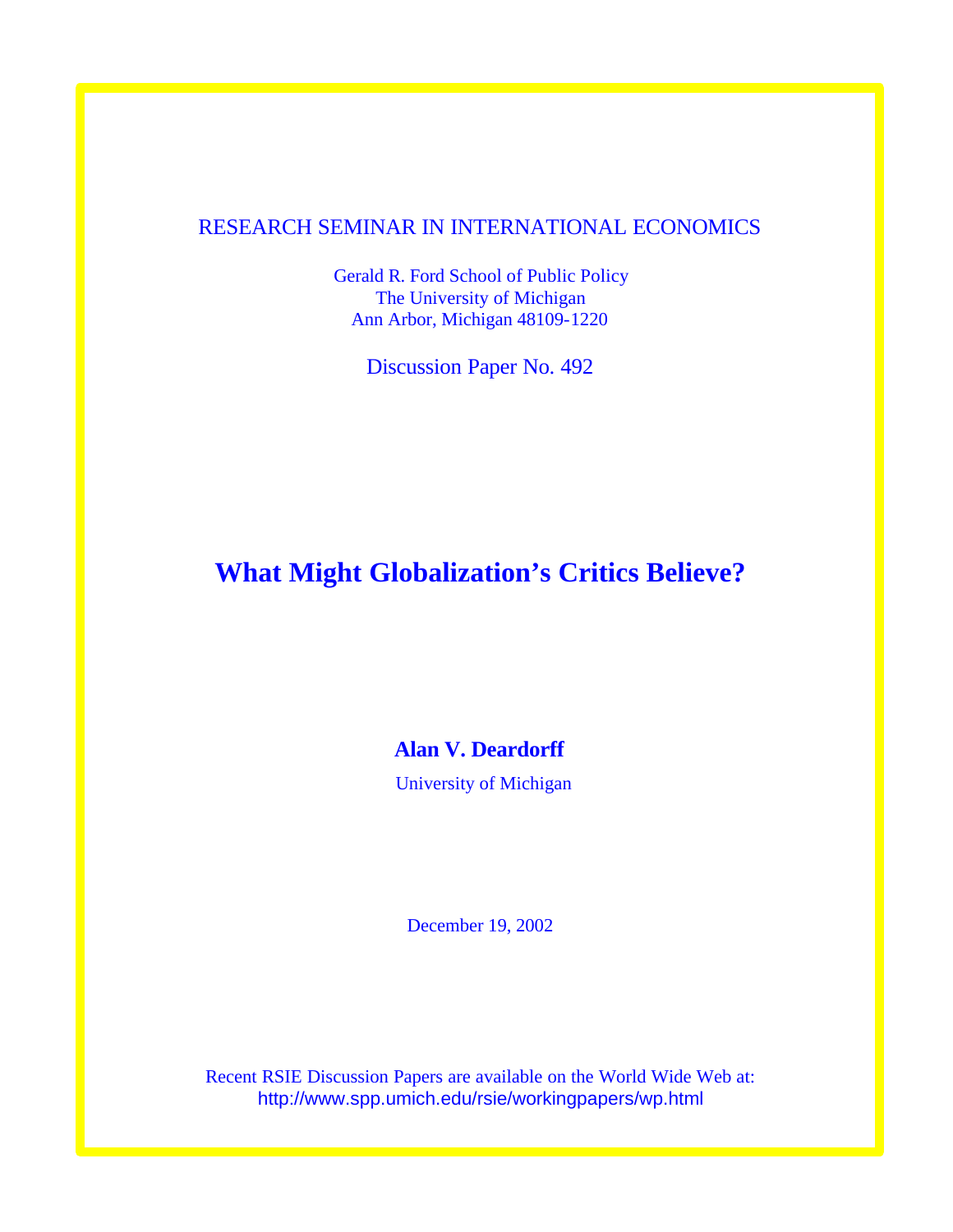# **What Might Globalization's Critics Believe?**

**Alan V. Deardorff**

**The University of Michigan**

Paper presented as the World Economy Annual Lecture, Leverhulme Center, University of Nottingham December 5, 2002

> Revised December 19, 2002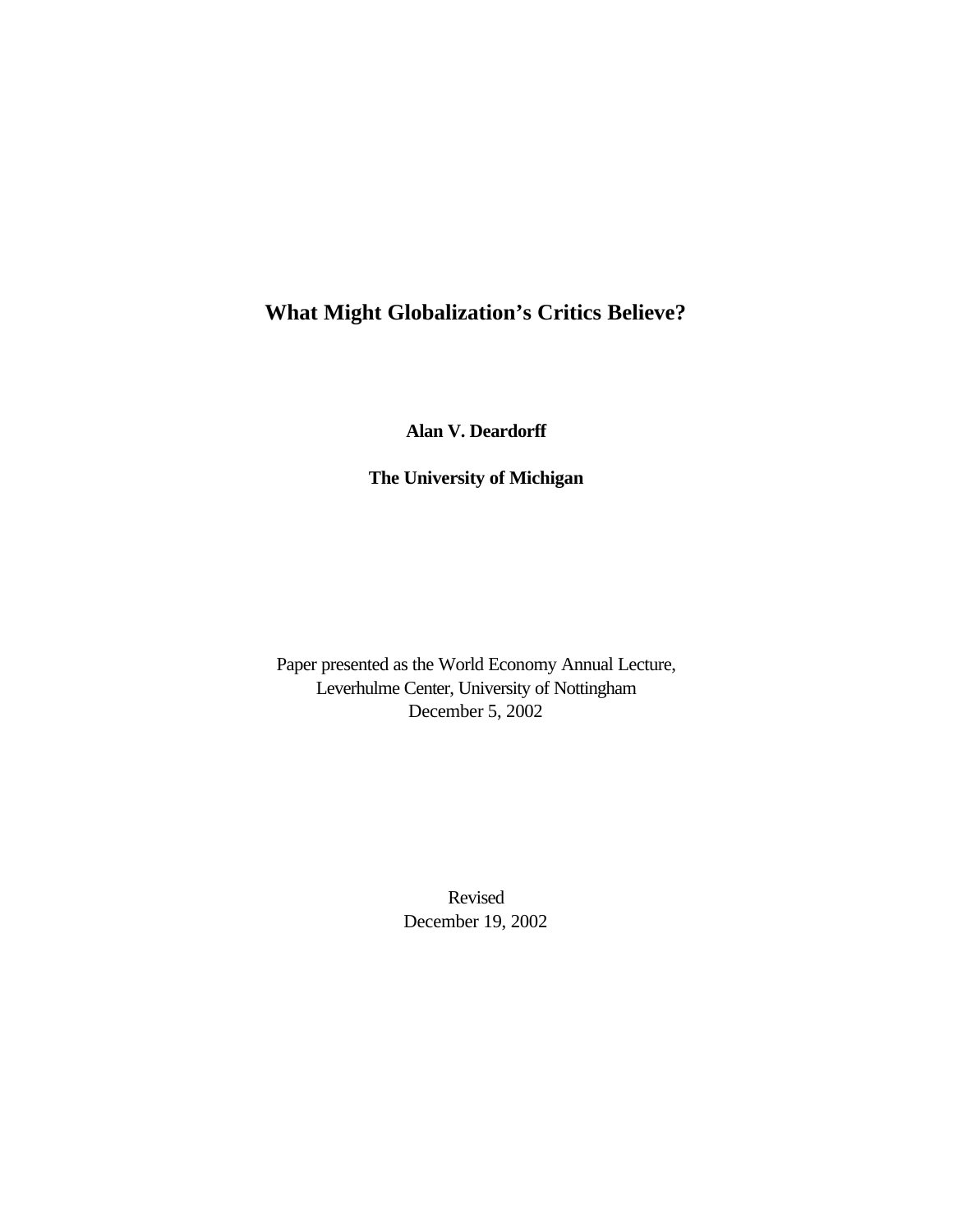Paper: wel.doc

#### **ABSTRACT**

## **What Might Globalization's Critics Believe?**

#### **Alan V. Deardorff**

#### **The University of Michigan**

Critics of globalization object to many things, some of which can be easily understood within standard economic models, but others of which seem to reflect a view of the world that economists generally do not share. This paper attempts to identify several alternative frameworks for analysis within which some of their criticisms may be understood, with the ultimate aim of extracting testable implications that differ from standard models. Three such alternative models are suggested, all of which focus mainly on the behavior of owners and managers of corporate capital: an anti-labor model, in which capitalists are willing to sacrifice some of their own profits for the chance to make labor worse off; a labor-monopsony model in which capitalists cooperate globally to increase profits by depressing wages; and an international political economy model in which capitalists use their resources to influence the political process for more than just obtaining import protection. This third framework, which is not spelled out in any detail here, has capitalists seeking policies such as export subsidies and other means of promoting market access, and it also has them influencing the international negotiations that set the rules of international agreements and organizations, such as the NAFTA and WTO. Examples of the latter sort of influence are discussed.

**Keywords:** Globalization **Correspondence:**

**JEL Subject Code:** F1 Trade Department of Economics

Alan V. Deardorff F13 Commercial Policy University of Michigan Ann Arbor, MI 48109-1220

> Tel. 734-764-6817 Fax. 734-763-9181 E-mail: alandear@umich.ed http://www.econ.lsa.umich.edu/~alandear/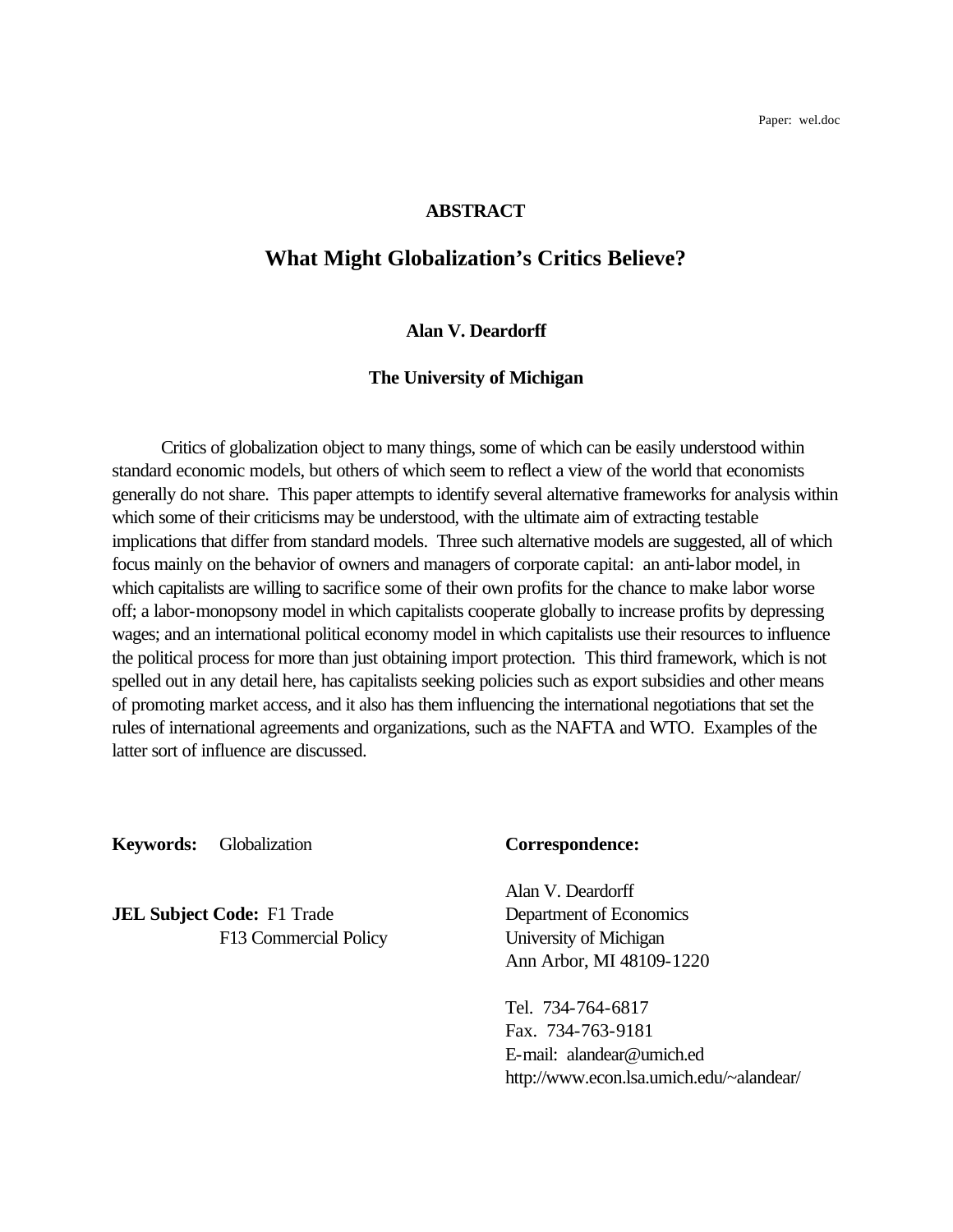# **What Might Globalization's Critics Believe?\***

**Alan V. Deardorff The University of Michigan**

#### **I. Introduction**

l

In anticipation of preparing this talk, and as a project for the sabbatical that I began in September of this year, I decided to read a good deal more than I had before of the writings of what we have loosely called the anti-globalists. I read a number of books, ranging from William Greider's (1997) *One World, Ready or Not: The Manic Logic of Global Capitalism* and Naomi Klein's (2000) *No Logo*, both of which were quite informative for me but which surpass in passion their economic logic, to Joe Stiglitz's (2002) *Globalization and Its Discontents*, which, despite its title, $\frac{1}{1}$  is mostly a strong critique of IMF policy with very little on other aspects of globalization. I also read a large number of items from the World Wide Web, again ranging from ill-informed diatribes that I won't mention, to the very thoughtful and balanced white paper by the Oxfam (2000) nongovernmental organization (NGO).

<sup>\*</sup> This paper was conceived while I was visiting at the Institute for International Economic Studies, Stockholm University, during the fall of 2002, during which I benefited from financial support from Tore Browaldh's Research Foundation. I also benefited from discussions of these ideas with Jim Anderson, Harry Flam, David Greenaway, Henrik Horn, Bob Staiger, Ulrika Stavlöt, and from members of the audience at the World Economy Lecture at the Leverhulme Center, University of Nottingham, where it was presented. In this case, more than most, they may all choose to disavow these conversations.

 $1$  The misleading title, which echoes several other prior books of the same name, has made Stiglitz a champion of the anti-globalists, even though parts of his message I would interpret as saying that globalization has not gone far enough. This is especially true in the trade dimension, where he criticizes developed-country trade barriers.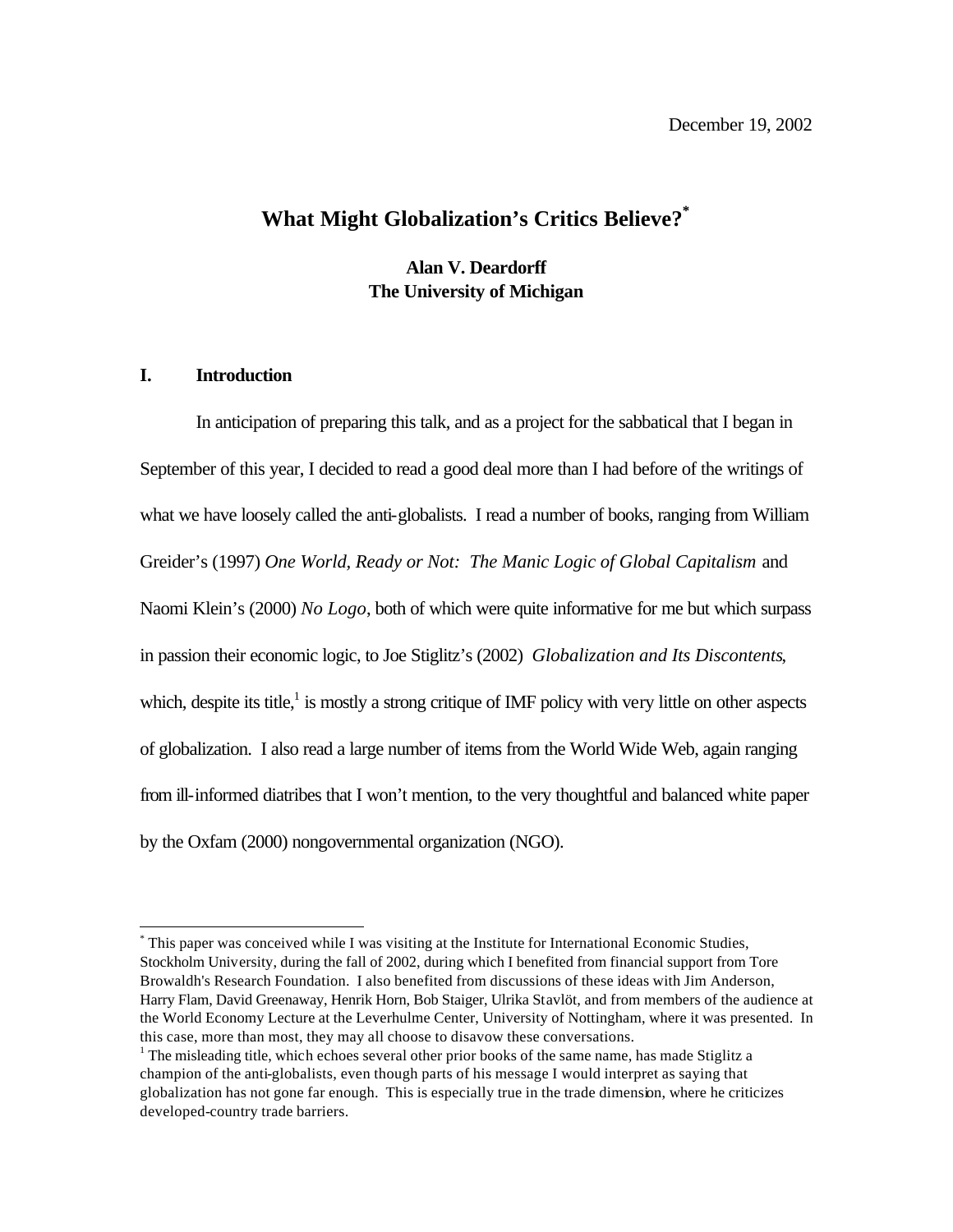My original intention, as signaled in the tentative title that I gave David Greenaway for this lecture, was simply to find out what the complaints of the anti-globalists really were, and I assembled quite a long list of these as I read. Some of them were complaints that I agreed with, as I will indicate below.

Others were ones that I disagreed with, but that could nonetheless be easily understood within a typical economist's view of the world. For example, we all know and understand that free trade and other aspects of globalization cause harm to some groups in society, at the same time that they benefit others, and we know that, according to our models, trade increases the total of economic welfare that could potentially be achieved through redistribution. Although I may favor such redistribution, I recognize that it seldom occurs, and I nonetheless make the value judgment that the overall gain from trade is worth having even when some will be hurt. Some anti-globalists see the world in the same way, but make the opposite value judgment, viewing the harm that is done, often to the poorest in society, as unacceptable, and therefore viewing globalization as harmful unless the terms are somehow altered to share the gains more equitably. I may disagree with that conclusion, but I do not disagree with the view of the world from which it emerges.

Still other complaints about globalization, however, seem to emerge from a different world than I am familiar with, and it is here that I wish to devote most of my attention today. Some of the alleged effects of globalization simply make no sense to me within the context of the neoclassical economic model on which I and my colleagues base most of our teaching and research. Our response to that fact is usually simply to say this – that the criticisms make no sense – and expect others to see the light. What I want to do here, instead, is to try to identify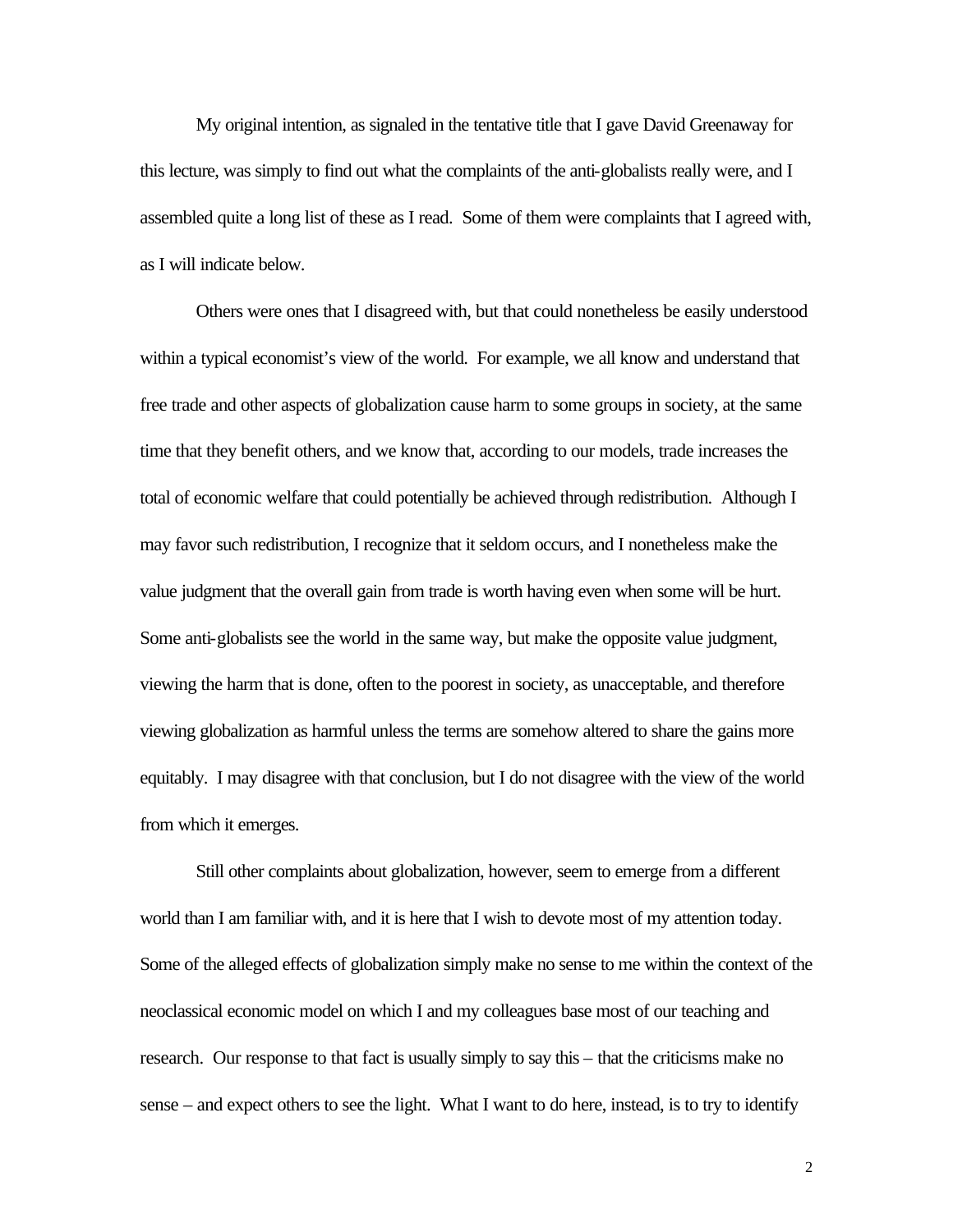some alternative frameworks, or views of the world, within which the criticisms may make sense. That is, I will suggest several models of the world economy that seem to be implicit in some of the anti-globalists' writings.

In fact, I will suggest three such models, two of which are sufficiently straightforward modifications of standard economic models that I think their implications should also be straightforward. One, as I will elaborate further shortly, is a model in which capitalists seek, not to benefit themselves, so much as to hurt labor – what I will call the anti-labor model. The second will be a model in which all of the world's capitalists collude for their own collective benefit at the expense of the labor that they employ – what I will call the labor-monopsony model. The third framework will actually be a class of models that I am not prepared to spell out in any detail, in which private-sector actors use political tools to influence not just tariffs, as in conventional political economy of trade models, but also other trade policies including export policies, and, even more important, seek also to influence the international negotiations that set the rules for international economic institutions such as NAFTA and the WTO.

In all of this, my ultimate aim is not even close to being achieved in this paper. It is to extract implications from these models that might distinguish them from our conventional economic model and from each other. Then, somewhere down the road, if the anti-globalists agree that one or more of these alternative models is what they have in mind, then it might be possible to test for which model's implications come closest to being confirmed empirically.

Of course, I will not get that far today. I will just sketch the three sorts of model I have just mentioned and suggest what seem to be a few of their implications. I then invite critics of globalization to respond, either by confirming that one of these models captures their view of the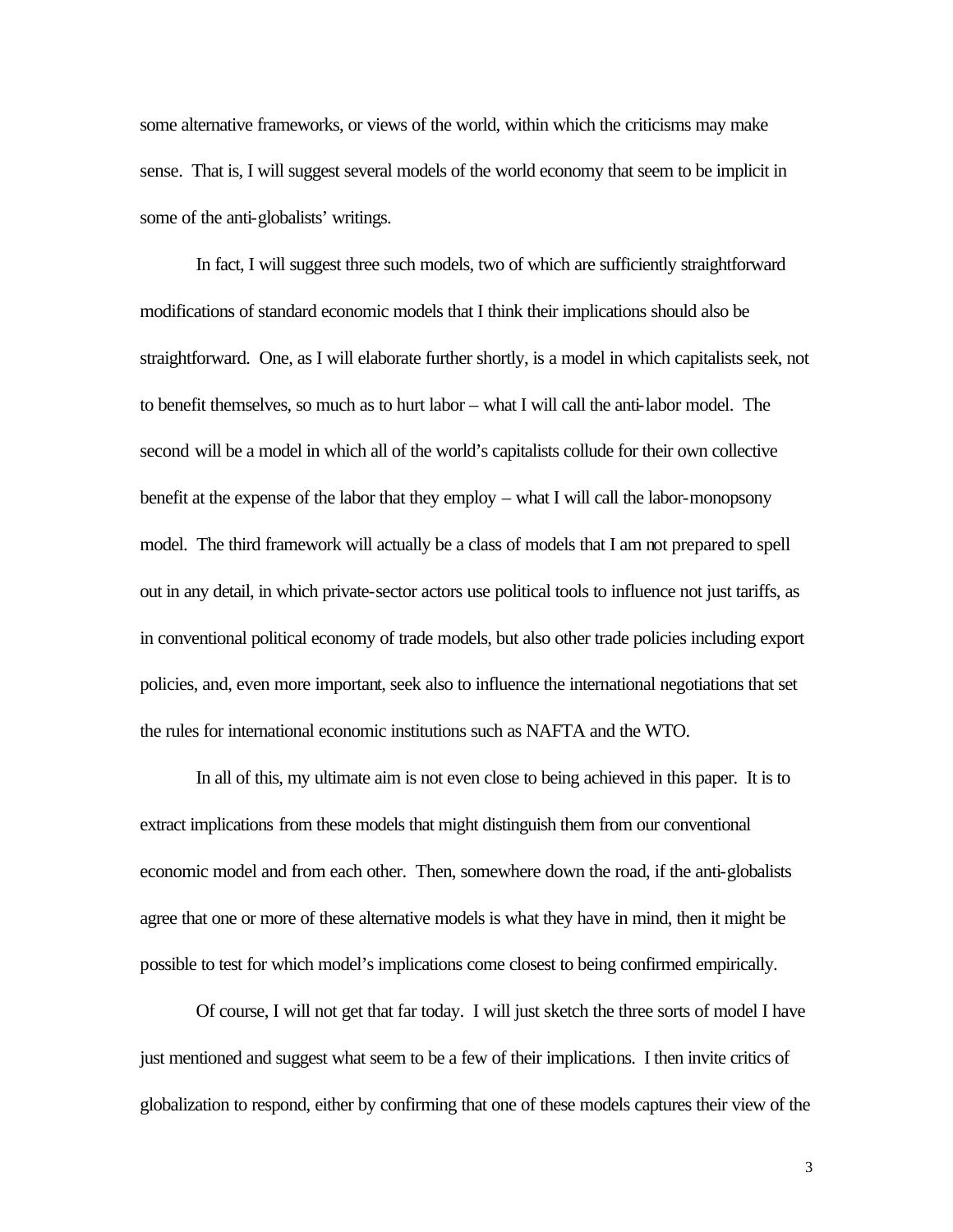world or, if that is not the case, by explaining their views in a way that might be susceptible to such modeling. My hope is that, at a minimum, this exercise will allow us to communicate more effectively across the divide that currently seems to separate most of the advocates and opponents of globalization. And perhaps, some day, some of us or some of them will be persuaded to modify their views.

As the three models I've just outlined indicate, my focus will be almost entirely on the role of "capitalists" in the world economy. This reflects my view that, while anti-globalists have a large number and variety of complaints, their most common theme is that they object to the power held and used by large corporations, the corporations that they identify as "transnational," or TNCs. Some would narrow this to American transnational corporations, while others would then broaden this to Americans more generally, but I think these are a minority. Anti-globalization is not primarily anti-Americanism, but primarily anti-corporate.

Another focus of anti-globalization "discontent" is of course the international (or transnational) institutions: the IMF, World Bank, and WTO. But here too I believe that the reason for popular distrust of these organizations is not the belief that they are themselves intrinsically harmful, but rather that they are dominated by, or primarily influenced by, corporate interests. This is certainly the view expressed forcefully by Stiglitz (2002).

Finally, one more important theme of some anti-globalists within the developed countries is their perception that their own incomes and wages are being undermined by competition with low-wage labor in developing countries (and also, in a similar way, by laborsaving changes in technology). Here you might think that the focus of their complaints would be against the developing countries or their workers, but in fact it is not. Again, they blame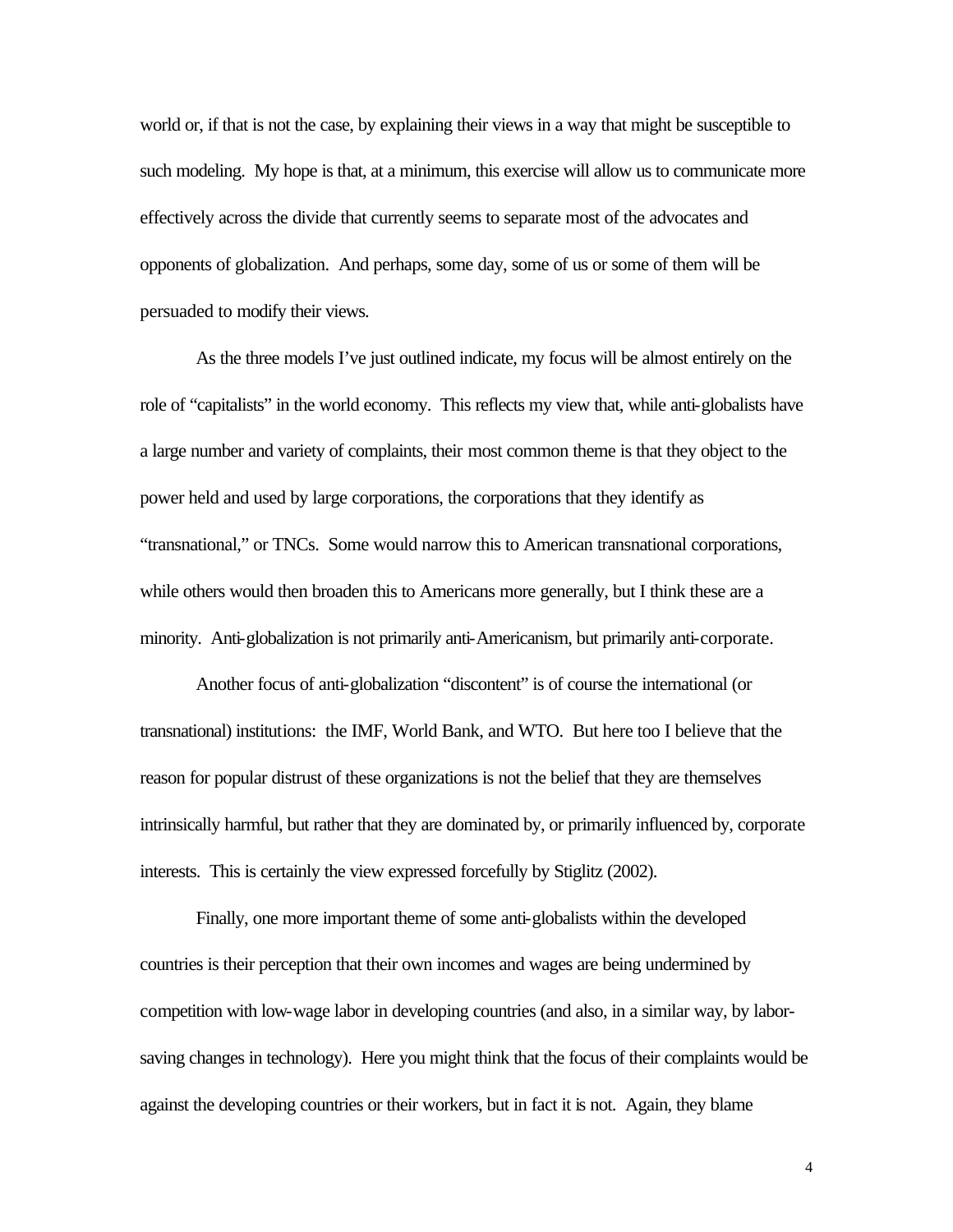corporations for taking the jobs to those countries, not the countries themselves for attracting them.<sup>2</sup> On the contrary, the critics have a remarkable ability to perceive this process as hurting both rich-country workers and poor-country workers, the former through lost wages and lost jobs, and the latter by exploiting workers with substandard wages and working conditions. So here too, it is the corporations that are the villains.

What about the "market"? Don't they object to it, as well? Yes, and there are plenty of complaints about impersonal market forces that alter the lives of people without regard to their wishes or well-being. But while a few of the protesters may in fact see the market as an economist would – the collective result of a multitude of atomistic agents, and therefore, indeed, truly impersonal – I would bet that most of them see the market too as a creature of the big corporations. The market is impersonal, not because no person controls it, but because the persons that do, in the form of corporate owners and managers, are heartless, greedy, profitseeking monsters. Or perhaps, somewhat less viciously, the market really is an impersonal force, but it is the corporations that give it importance by caring only about its dictates rather than about human values.

A byproduct of this is that critics see the harm done by open international markets, in both trade and capital flows, as being done by corporations and other "capitalists" to the rest of society, and not as the collective expression of the world's supplies and demands as an economist would see it.

l

 $2^{2}$  An example of this is nicely documented in Cowie (1999), which describes the repeated shifts in production of televisions by the RCA company from New Jersey, first to Indiana, then to Tennessee, and finally to Mexico. At each stage, movement was in response to high wages and strong unionization in the old location and low wages and weak unionization in the new, but the workers in an old location virtually never blamed the workers in the new locations for their lost jobs, only the company itself.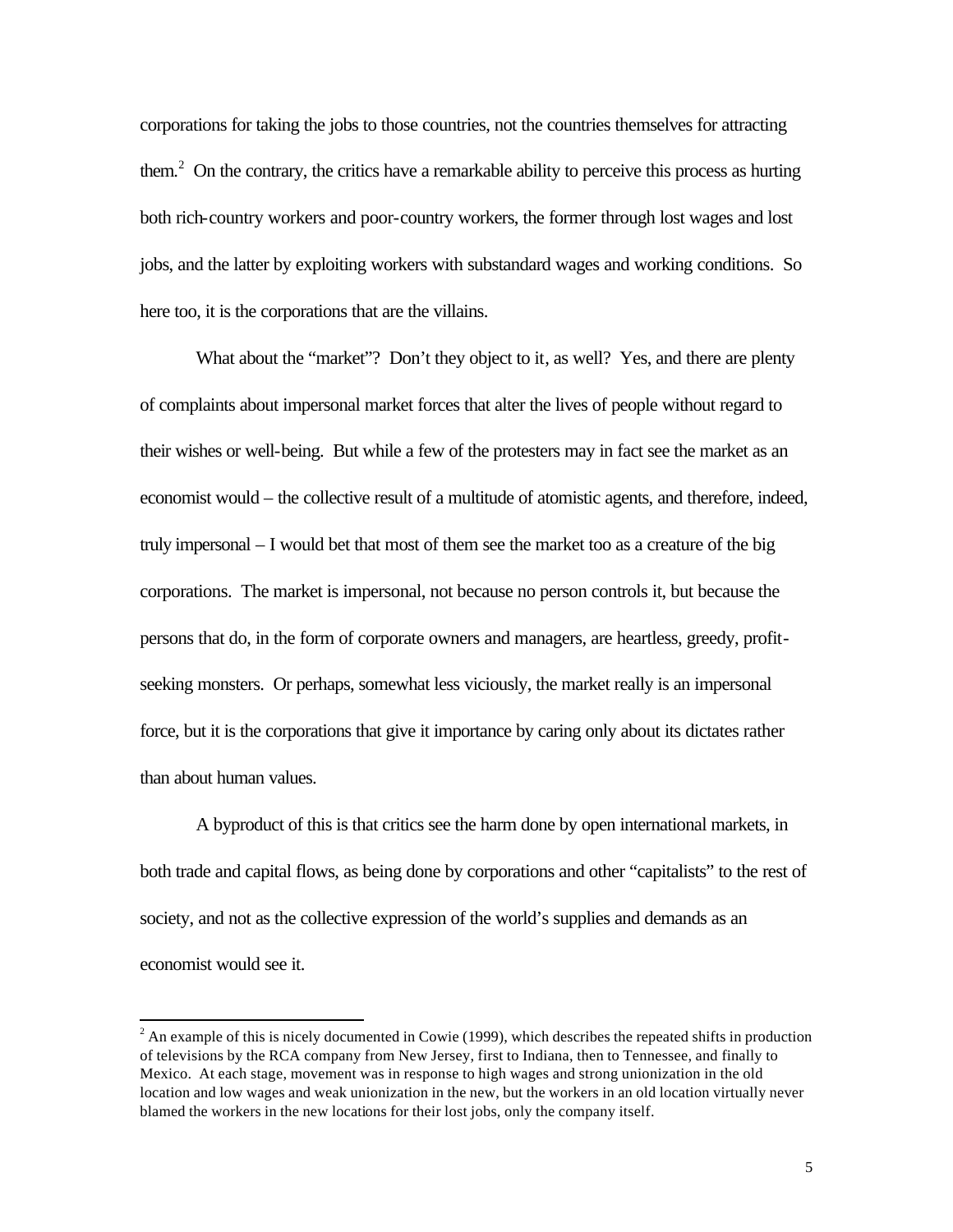That may seem trivial. Corporations, after all, are primarily about making money, not about doing good, so isn't it natural to see them as inherently bad? Perhaps it is, but of course that is not exactly the view of economists. We agree that profit-seeking firms, if given too much power, will at least be suboptimal if not actually undesirable. But we also tend to believe in the power of competition among such firms to render their greed harmless and in fact to turn it into an engine for making people better off. We have this model, you see, in which competition among firms leads in a perfect world to economic efficiency. And while the world is obviously imperfect in many ways, we still tend to believe that this force for good usually plays the dominant role.

We are so sure of this that some of us, at least, automatically discount both the views of those who disagree with us, and the evidence that they present. We have built our academic careers on the foundation of this model, and it has served us well, so we believe that evidence of its failure is either anomalous or insufficient to negate the main message: that markets are good. When confronted with those who disagree with us, we almost always can find elements of their arguments that are contrary to fact – or if not to fact, then to theory – and we marshal our own arguments in the comfortable context of our theory without really hearing what others are saying.

So, as I've said, what I want to do is to try to listen more carefully to what the antiglobalists are saying. I want not only to understand their arguments, but also to try to comprehend the world that they think we live in. Instead of seeing their objections within the context of my standard economist's model, where I already know that many of them do not make sense, let me try to formulate the model that they have in mind. Ideally, if I can do this,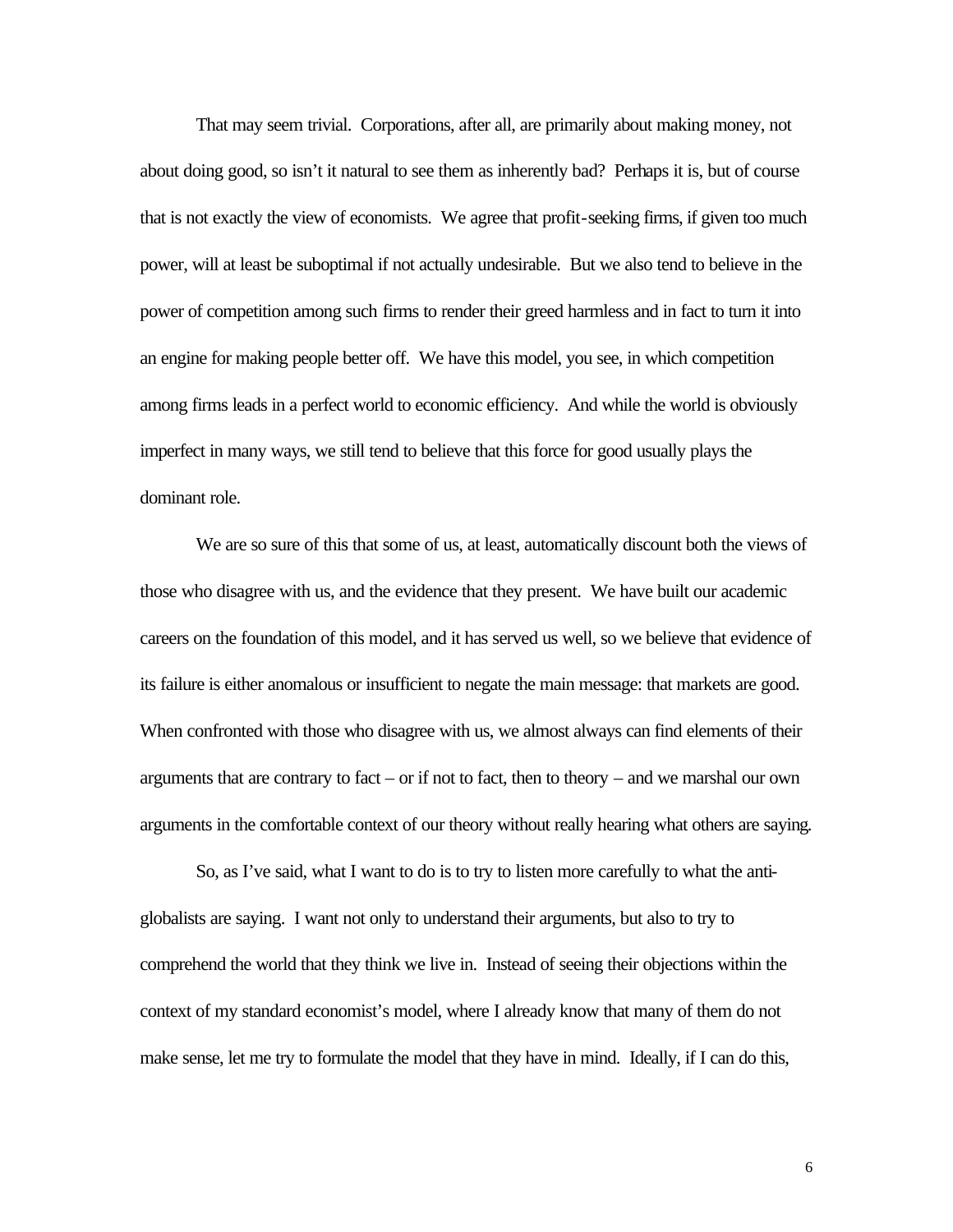then their model or models will have different implications than ours, perhaps even testable implications that could ultimately be used to differentiate between them.

#### *What to Call Them*

First, let me confront an issue that always gets in the way of this discussion: what should I call the group of anti-globalists. The term I've mostly used so far, anti-globalists, is familiar and relatively easy, but it would be rejected by a fair fraction of those it is supposed to describe. At most, many of these people would say that they are opposed to globalization in its current form, not to globalization in general. And indeed, as many on both sides of the debate have pointed out, these people, whoever they are, have themselves made great use of globalized communications and often also globalized commerce in pressing their point of view, as why should they not? As I've already said, what they really oppose, more than globalization, is the power of transnational corporations, but it would be incorrect as well simply to identify them as anti-corporate. I don't think that most of them want to destroy the corporate world. They only want to change it too for the better, either by changing how corporations themselves behave or by having government play a larger role with respect to them.

An alternative term for this group is "globalization skeptics." That seems much better, since it does not presuppose a desire to eliminate globalization, but it is too weak. They do not just remain to be convinced of the benefits of globalization; they are downright sure that many aspects of it are awful. The term that I will favor, therefore, is also the one settled on by a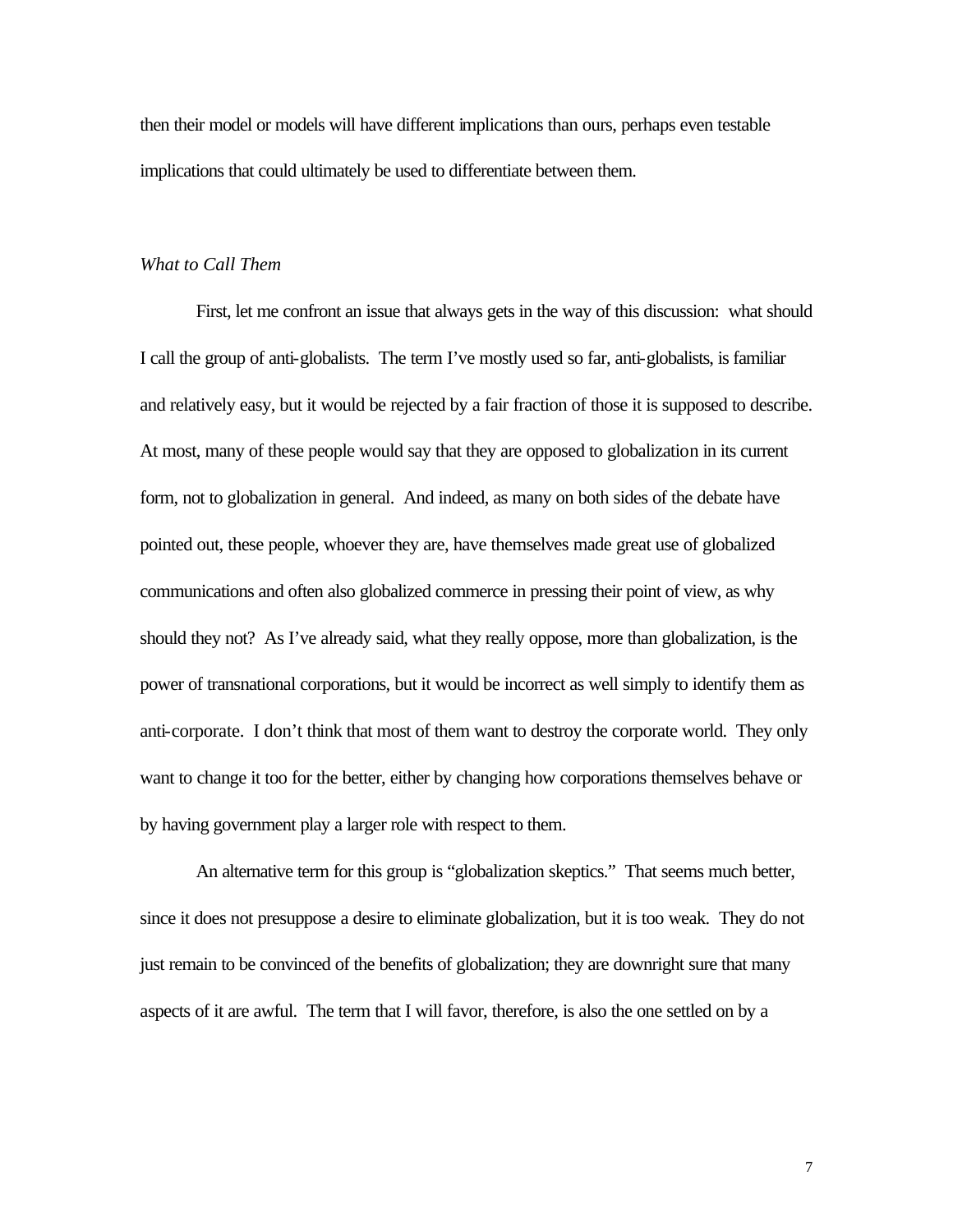previous paper that confronted this issue, "globalization critics."<sup>3</sup> They do indeed criticize globalization and are often very sure in their criticism. But like critics in other realms, their criticism is not necessarily unmixed with praise, and many of them are quite capable of imagining changes in the global economy that would leave it global, and perhaps even in the hands of corporations, but that they would then be able to accept.

#### *Where We Agree*

First, let me identify the ways in which I too am a critic of globalization. There are several criticisms of globalization, and specifically of the policies of governments and international institutions that are part of globalization, that I wholeheartedly agree with. There are still others for which I have varying amounts of sympathy, whether or not I agree completely.

Most of these tend to be areas in which, in a sense, globalization has not gone far enough, rather then where it has gone too far. $4$  That is, like most economists, I strongly condemn the trade barriers that developed countries continue to impose on exports from developing countries. This is most obvious in the labor-intensive industries producing textiles and apparel, where developing countries would be most likely to find their comparative advantage were they permitted to export freely. But it is also the case in other mature industries where rich countries have repeatedly used administrative protection – anti-dumping duties and other forms – to limit imports from multiple sources including developing countries. This

l

 $3$  See Elliot et al. (2002).

<sup>4</sup> See Rodrik (1997).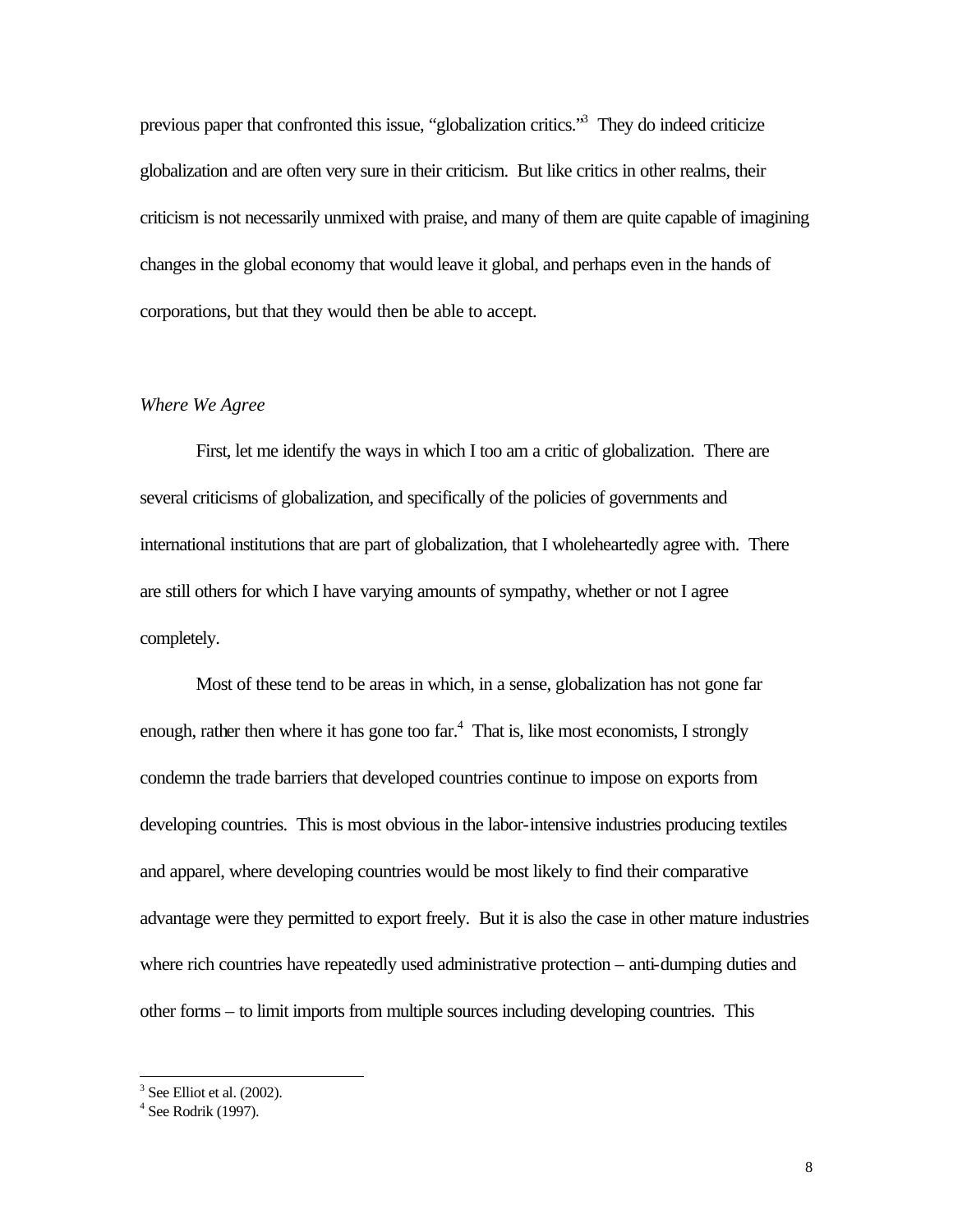behavior is not what I would call a part of globalization but rather a counter to it or resistance to it, but be that as it may, it is certainly a fact of current globalized life, and it confirms the impression of some in developing countries that the powers of globalization are stacked against them.

Similarly, and again like most economists, I condemn the subsidies that Europe especially, but also the United States, continue to provide in agriculture. Here too is an industry in many parts of which developing countries often have a plausible comparative advantage, and yet they are unable to compete against the rich country subsidies. As a trade economist, I am fond of pointing out that in the aggregate such subsidies hurt the country whose government pays them and actually benefit the rest of the world. And if the subsidies were in fact delivering affordable food to the world's hungry, I would not mind them at all, as long as they could be depended on to continue. But in fact, as I understand it, most of the hungry in developing countries are in rural areas where, instead of benefiting from this cheap food, they have to compete with it for a livelihood. In the long run, that may or may not be the best use of their labor, but in the short run these subsidies are simply driving small developing country farmers further into poverty. That is inexcusable.

A third issue on which I criticize the current stance of globalization is intellectual property (IP). Here the issue is one of balance, since a certain amount of intellectual property protection is certainly necessary to provide the incentive for innovation and creativity, so long as these are left in the hands of the private sector. But IP protection creates costs as well as benefits, those costs arising from the monopoly power of, and the monopoly prices charged by, the IP owners. This is not only economically inefficient; it also causes redistribution of income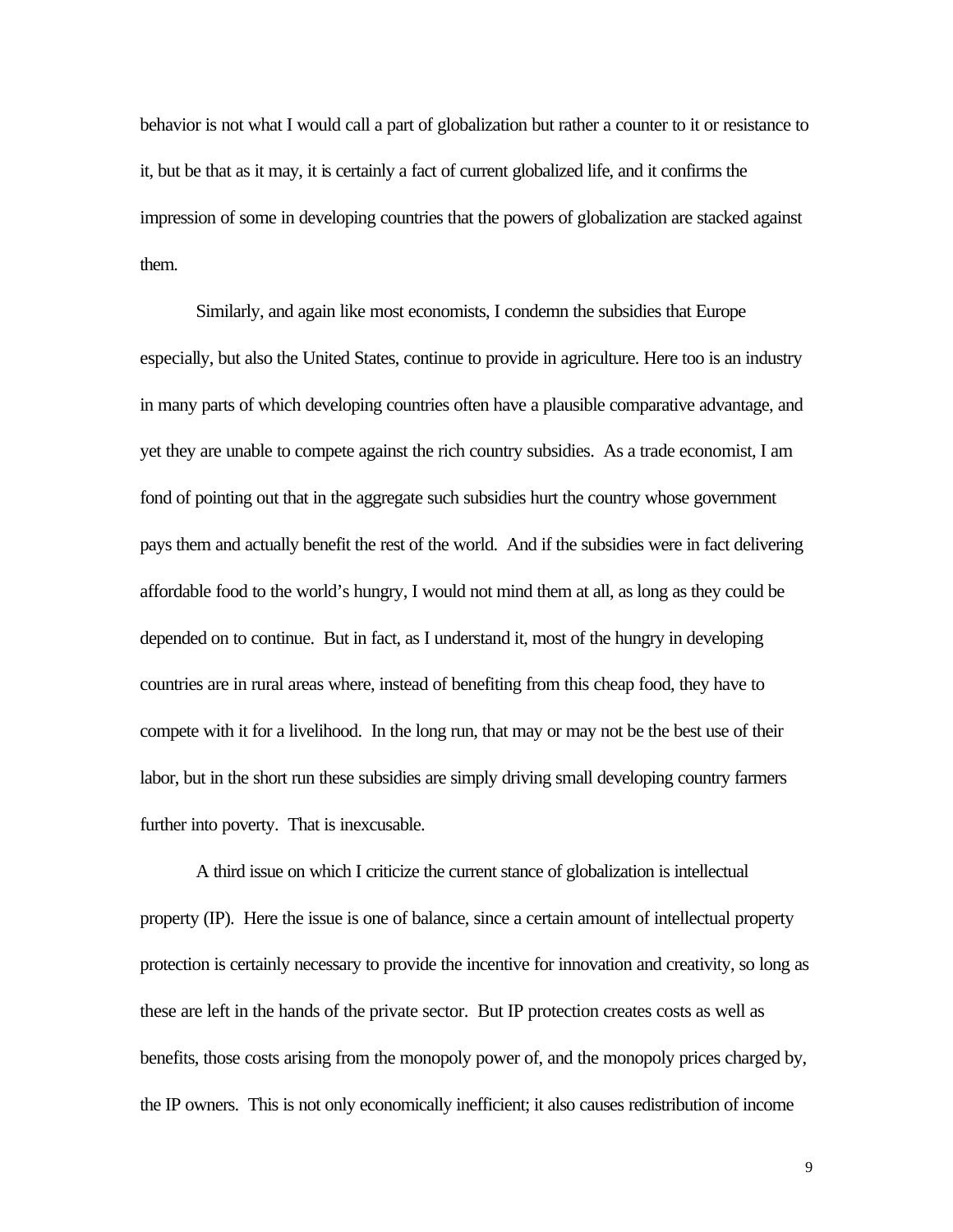from consumers broadly to the producers of IP. This mostly means redistribution away from developing countries toward corporate owners in developed countries. Just where the balance should be struck between protecting rich country IP producers at the expense of poor country IP consumers cannot be answered objectively, but my own impression is that the TRIPs agreement of the WTO goes way too far in favor of the producers. Whether redressing this balance would be a move toward more globalization or less, I do not know, but I think it should be done.

Finally, there is one issue area where it appears that less globalization and even less freedom of markets would be desirable: short-term capital flows. Changes in technology have accompanied changes in policy during the last thirty years or so to permit financial capital to flow among countries at speeds and in quantities that are almost impossible to comprehend. If markets were static and came at all close to the ideal of fully informed, perfect competition, then the case could easily be made that these markets enhance efficiency, transferring capital from those who have it to those who need it, to the benefit of all. But if ever there were markets that were not static, these are them. And the assumption that there is full information in these markets is laughable. Instead, the large swings in fashion and expectations that cause short-term capital to flow into and then out of vulnerable countries seem most unlikely to be beneficial for the world, and they certainly are not beneficial to the countries that become their victims. I am far from alone, even among economists, in believing that this just has to stop.

These are the major issues on which my own criticisms of current policies and institutions are most clear: developed country trade barriers, especially in textiles and apparel; administered protection in both developed and developing countries, especially anti-dumping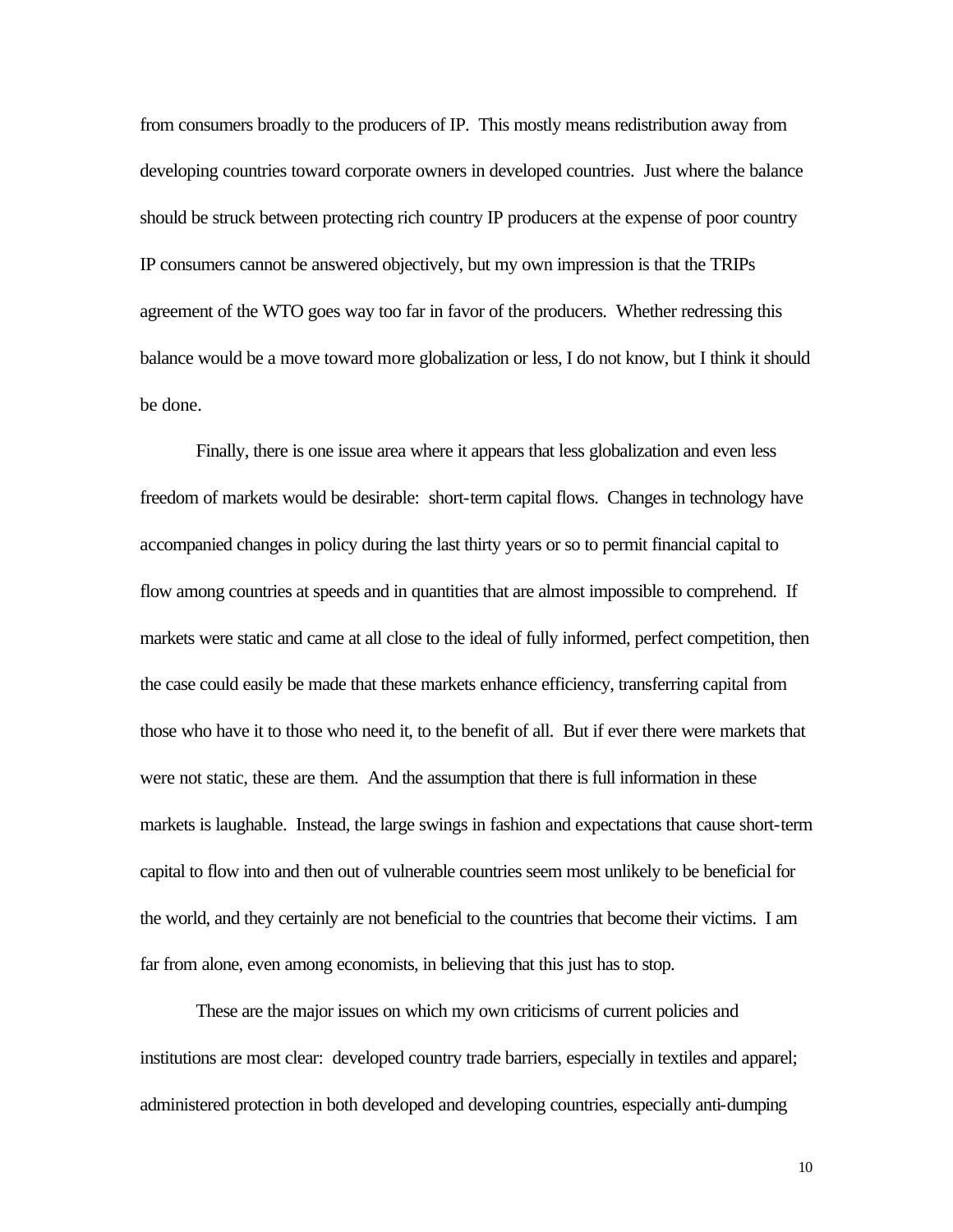duties; developed country subsidies in agriculture; the extreme coverage and discipline of the WTO TRIPs agreement; and the volatility of short-term capital movements. There are also several other issues on which I certainly sympathize with the globalization critics, even though I may not be prepared to agree with them fully:

- Although I reject the claim that the WTO would be more democratic if it included a voice for nongovernmental organizations (NGOs), I do agree that WTO decision making seems to be unduly dominated by the rich countries, and some more formal means of representing developing country interests should be devised.
- Likewise, although I see the danger inherent in opening WTO dispute settlement to public view, on balance I think the benefits outweigh the costs.
- I have little patience with the view that the IMF and World Bank are motivated by ill will in their prescriptions for policy changes in developing countries, but I do believe that some of their advice has turned out to be unfortunately misguided and destructive. I hope and believe that they will learn from that experience and pursue their aims of truly helping developing countries in the future more successfully.

### **II. The Critics' Models**

In reading what the critics have to say about globalization, I came across hints of several views about why it is that globalization has such perceived harmful effects. What I want to suggest here are a few models that may capture pieces of what the critics may be thinking. All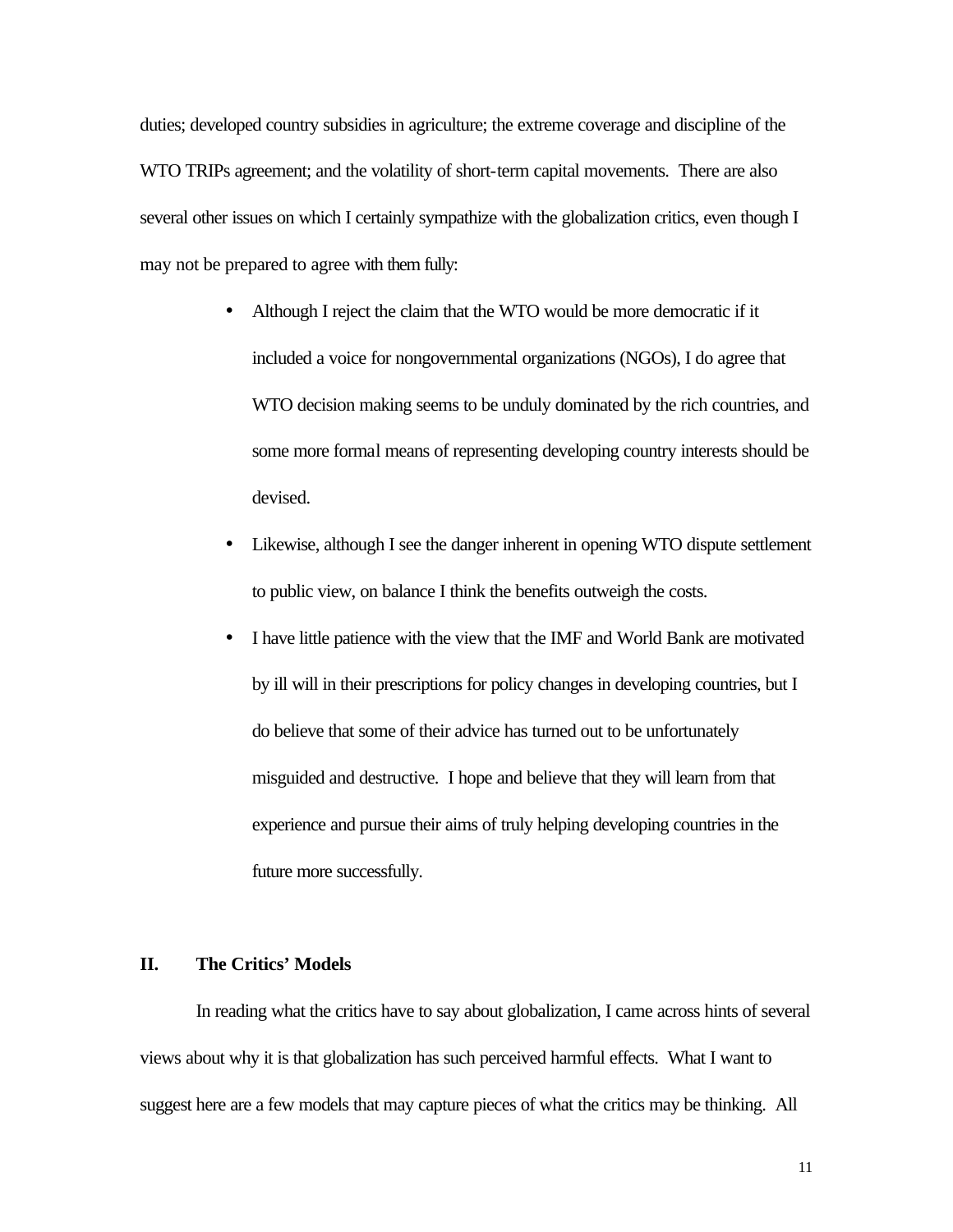of these models focus on the behavior of "capital," which I take to stand for the managers of large firms rather than necessarily their owners. I will call these people "capitalists" for want of a better term.

#### *The Anti-Labor Model*

One idea is simply that the capitalists share, in one respect, the point of view of the globalization critics: they believe that they are engaged in a struggle in opposition to labor, and that, in order to win, they must reduce as far as possible the economic benefits that accrue to labor. That is, they see labor as in some sense the enemy, and victory for them requires defeat for labor. Thus, whenever capital has the opportunity to reduce what it pays to labor, either per hour or in total, it will do so.

Now that statement cannot, in itself, provide a workable model, since on its face it predicts that all use of labor would simply stop, and that the economy would shut down completely unless the capitalists can find a way to produce with machines alone. The view here may well be that this is the ideal, but since it is not (yet?) possible, we must modify the model somewhat to have it make any sense at all. My thought would be, then, to assume that capitalists take advantage of any opportunity they can to reduce payments to labor, so long as doing so does not actually cause their firm to make a loss. Thus they do not seek to maximize profits, necessarily, but rather to minimize payments to labor subject to the constraint of zero (or perhaps "normal") profits.

Please don't ask me the question of why they would do this, since I cannot answer it. But it does seem to me that some of the more extreme globalization critics have in mind exactly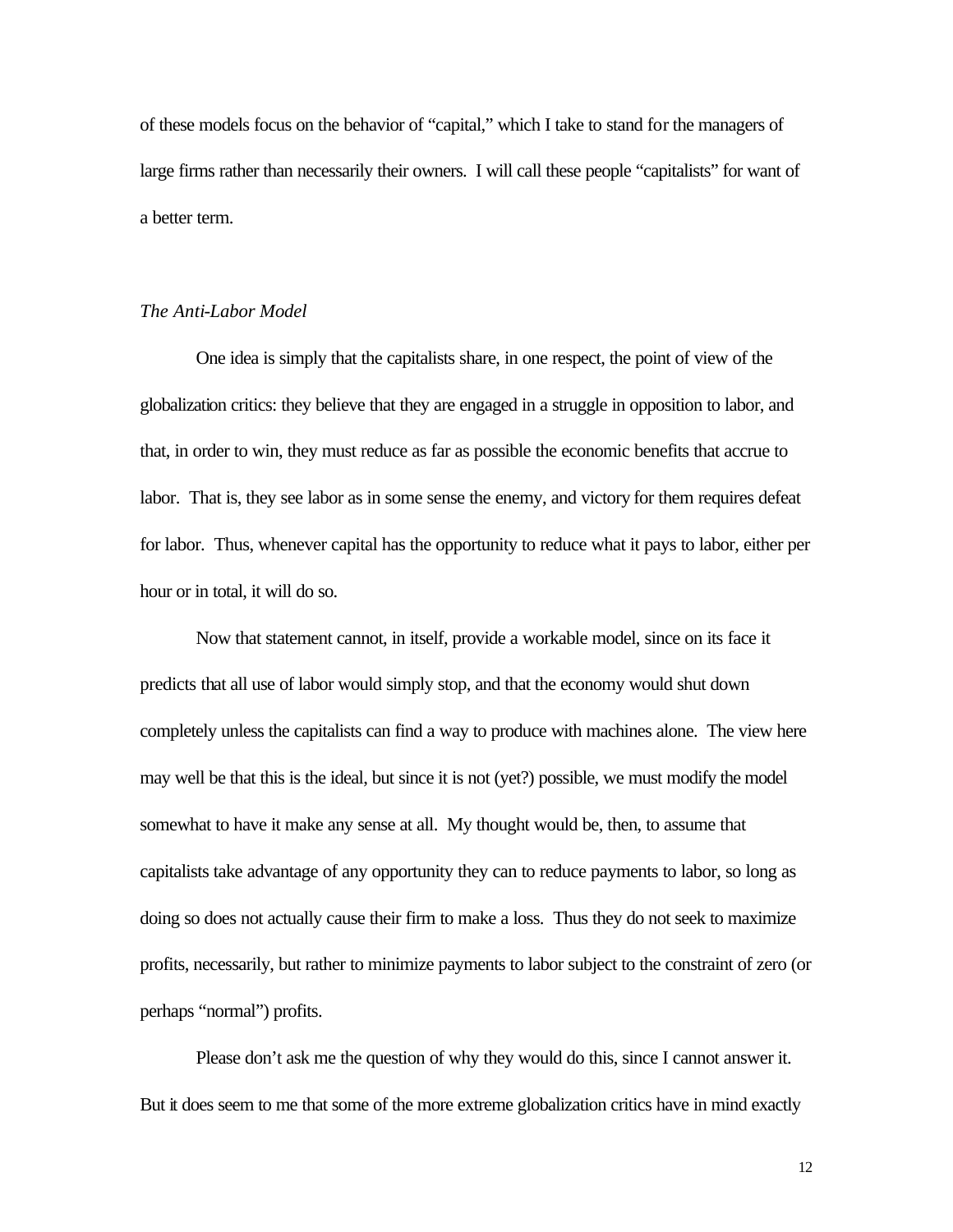such an adversarial view of capital and labor, and that they believe this to be the case. If capitalists shared this view of the world, then perhaps they would in fact behave this way.

What does this "model" imply? If we interpret it together with all the other usual assumptions of perfect competition, then it actually does not generate any implications that are different from the standard model. With free entry and exit of firms, and with common knowledge of available technology, we may expect profits to be driven to zero. These antilabor capitalists will then have no room to exercise their supposed preference for hurting labor. In order to avoid making a loss, they will have to do all the things that a profit-maximizing capitalist would do, including hire labor up to the point that the value of its marginal product equals its wage. Failure to do so will induce entry by other capitalists who are willing to operate even marginally closer to this condition, and drive those who fail to observe it out of business.

Admittedly, the assumption of free entry fits uneasily with the assumption that capitalists seek to hurt labor, so perhaps a better assumption would be that capital in an industry is fixed and that positive profits are possible. And even with free entry, other market imperfections such as patents or trade secrets that secure a technology for a single firm may lead to positive profits. And it is here, with positive profits, that this model generates implications that are different from the conventional model.

With the potential for positive profits, the anti-labor model predicts that, given a wage, firms will hire less labor than would maximize profits, sacrificing this profit in order to hurt labor. And if firms also have some market power over the wage, so that they need not take the wage as given, they will also seek to depress wages below the levels that would maximize profits. I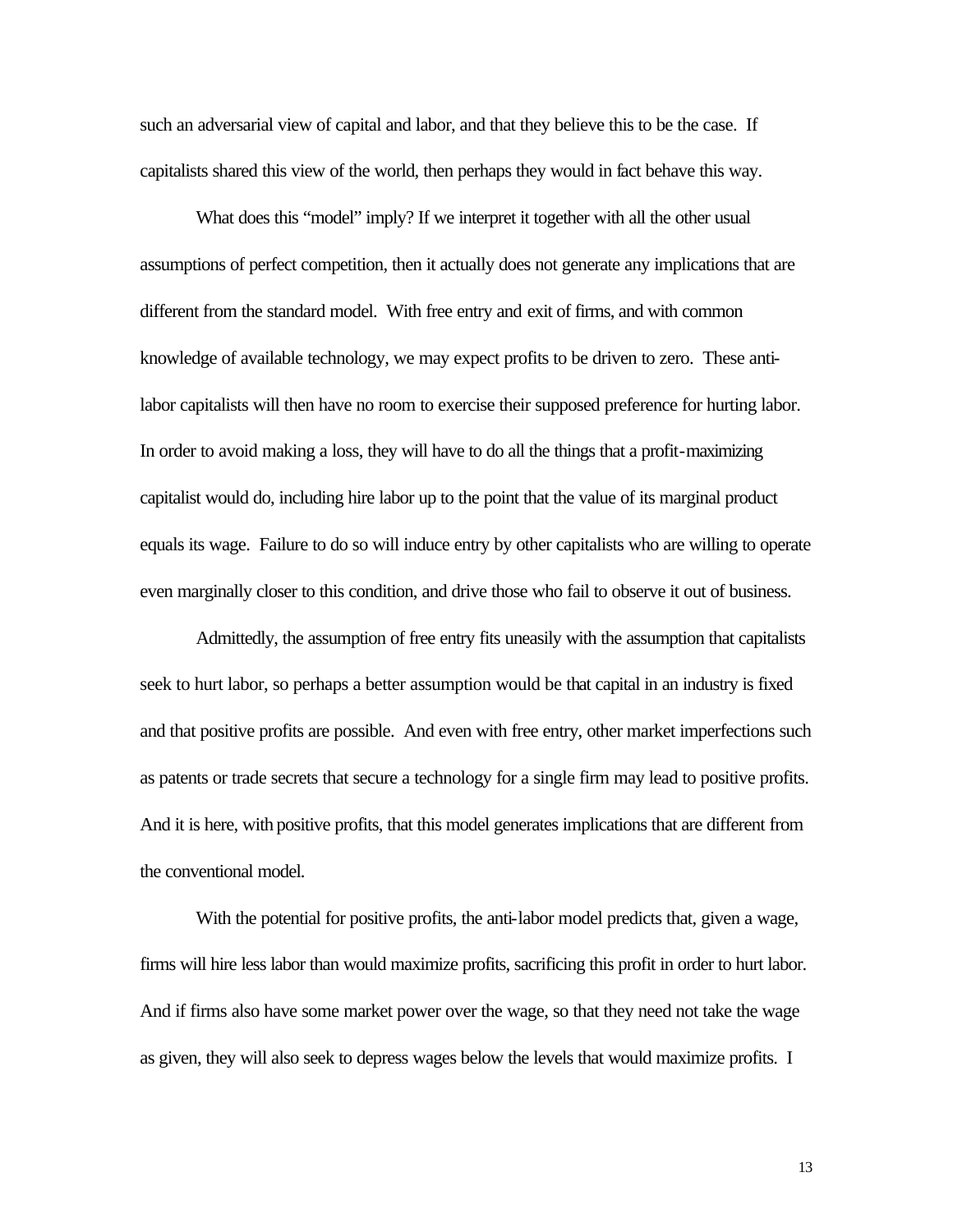will start with the first case, a potentially profitable firm that is a perfect competitor in the labor market.

Such a firm may or may not have market power in its product market. If it does not  $-$  if it takes the price of its output as well as the wage and other prices of inputs as given – then rather than hiring labor up to the point that the value (at these prices) of the marginal product of labor equals the wage, it will hire less labor than this. Thus in its anti-labor equilibrium, the value of labor's marginal product will be greater than its wage. In principle this might provide us a way of distinguishing the behavior of anti-labor capitalists from normal profit-maximizing ones: if price-taking firms display a value of marginal product of labor that is greater than the wage, then this would be evidence of such antipathy toward labor.

Thus, if we could learn how much output a firm could achieve by employing an additional unit of labor, and if we believed the firm to be a price taker in its output market, then we could just multiply this price times the extra output and compare to the wage in order to infer whether it is deliberately trying to hurt labor even at the expense of its own profits. If an additional hour of labor in a shoe factory, for example, could produce one additional shoe with a value of, say, \$20, then evidence that the firm pays less than a \$20 wage would support this model of capitalist motivation.

Unfortunately, however, things are not this simple if firms have market power over the price of their output. Indeed, this same condition would also necessarily be violated by profit maximizing firms if they have such product market power. With product market power, firms expand output only to the point that marginal cost equals marginal revenue, not price, and this too implies that the value of labor's marginal product is greater than its wage. The condition for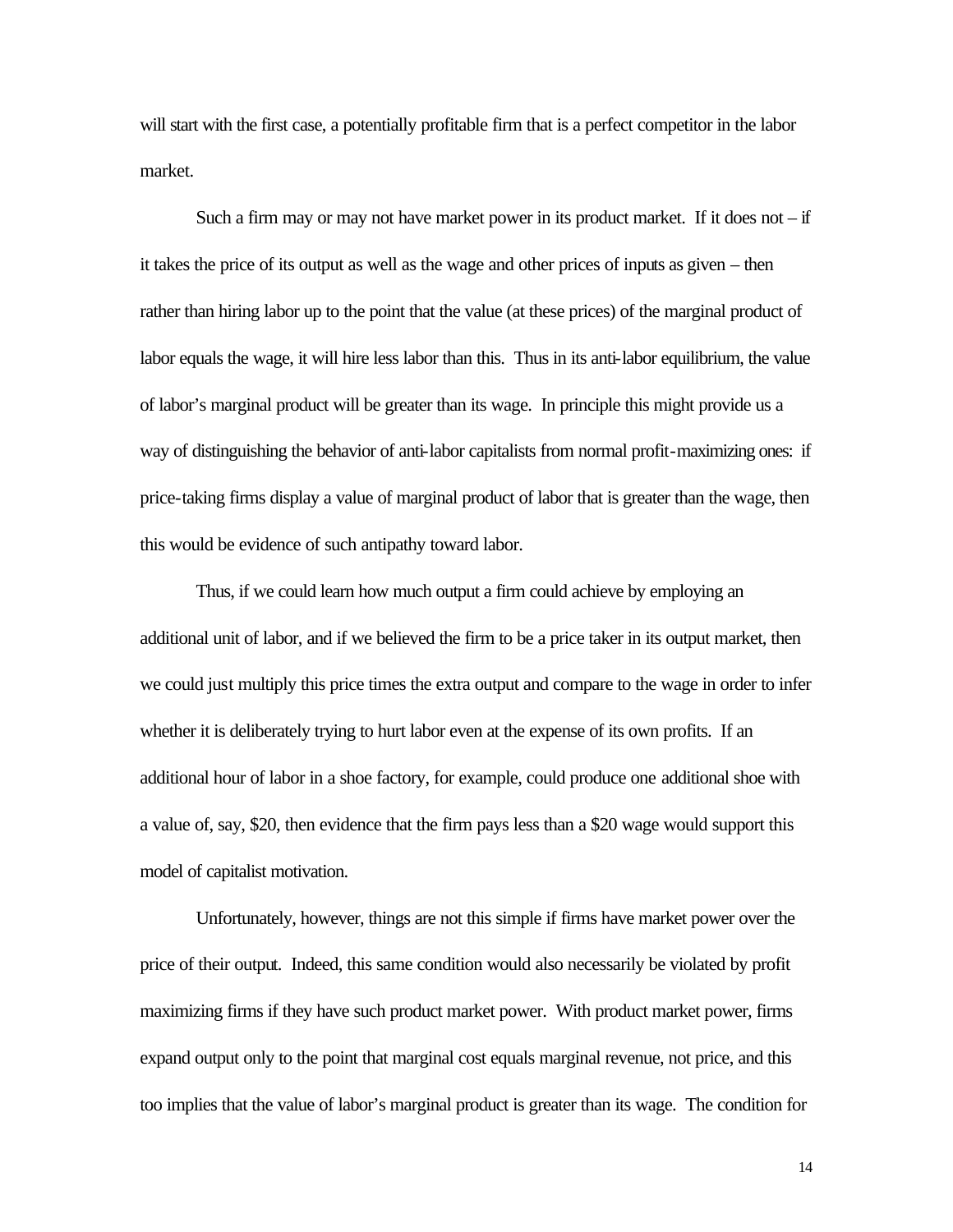equilibrium here is, instead, that the marginal-revenue product of labor should be equal to the wage. Calculation of this requires knowledge not just of the marginal product and the price, but also of the level and the elasticity of demand for the product. This is therefore a much more demanding condition to check. For the hypothetical shoe manufacturer above, we would need to know how much price of shoes would have to fall in order to expand demand by one shoe, and what this would do therefore to the revenue from all sales of shoes together. In principle, I suppose, this could be ascertained, but the calculation would be so sensitive to the data used that I doubt much confidence could be placed in the results. Some other implication of the model might therefore be more useful.

Such an implication is not hard to find. This anti-labor model not only implies, in the case of profitable firms, that they will hire less labor than would be optimal for profits. It also implies that they will produce less than the profit-maximizing output, keeping output down precisely in order to avoid benefiting the hated labor. Thus we can ignore labor altogether and simply ask whether the firm could be making a larger profit than it is, if only it were to produce and sell more product. Thus, those who wish to provide evidence for this sort of anti-labor behavior need only show that firms could be making more profits if they were to produce more output and sell it for a lower price.

I do not doubt that, if such evidence were to be found, defenders of capitalism would respond by finding explanations for it other than a desire to hurt labor, and some of these defenses need to be accounted for in any sensible test. Thus, for example, the true demand for a branded shoe may depend in rather unconventional ways on both its price and on the quantities being sold, as signals of its quality and/or its level of market cachet. Thus the usual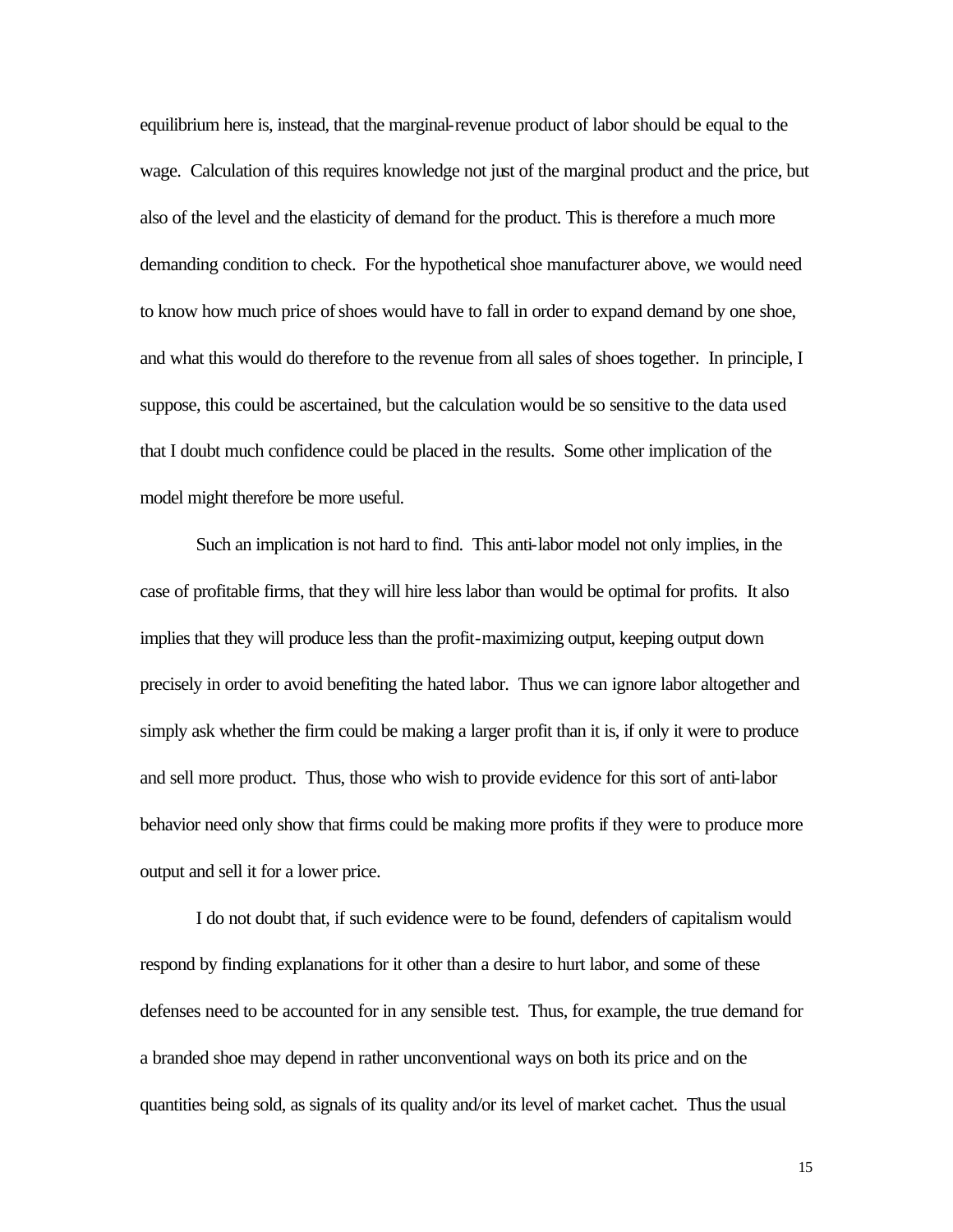estimation of market demand curves may not be appropriate for evaluating such a market. But regardless of how one diagnoses the problem faced by the firm, the objective of defenders of this anti-labor model of capitalists should be to show that capitalists are sacrificing profit in a way that hurts labor.

Another implication of this model that distinguishes it from the profit-maximizing model can be found in the response to a technological improvement. Suppose an improvement occurs that increases output for each level of labor input in an industry for which demand is elastic. If firms were to hold employment constant, industry output would rise and price would fall while still increasing revenues and thus profit. Since the improvement would increase the marginal product of labor, profit-maximizing firms would increase their demand for labor and expand. But labor-minimizing firms would see the increase in profit as an opportunity to reduce employment, and they would do so. If the industry faces an upward sloping supply of labor, then the wage will also rise in the first case and fall in the second. But even without that we find employment in the industry expanding under profit-maximizing firms and contracting under labor-minimizing firms. Thus the response of such an industry to an exogenous improvement in labor productivity provides another possible way of distinguishing conventional models from this anti-labor model.

#### *The Labor Monopsony Model*

Consider now a model in which capitalists are after all quite rational, seeking simply to maximize their own well being and not directly concerned about that of labor, positively or negatively. This is the assumption that we economists are most comfortable with, but unlike our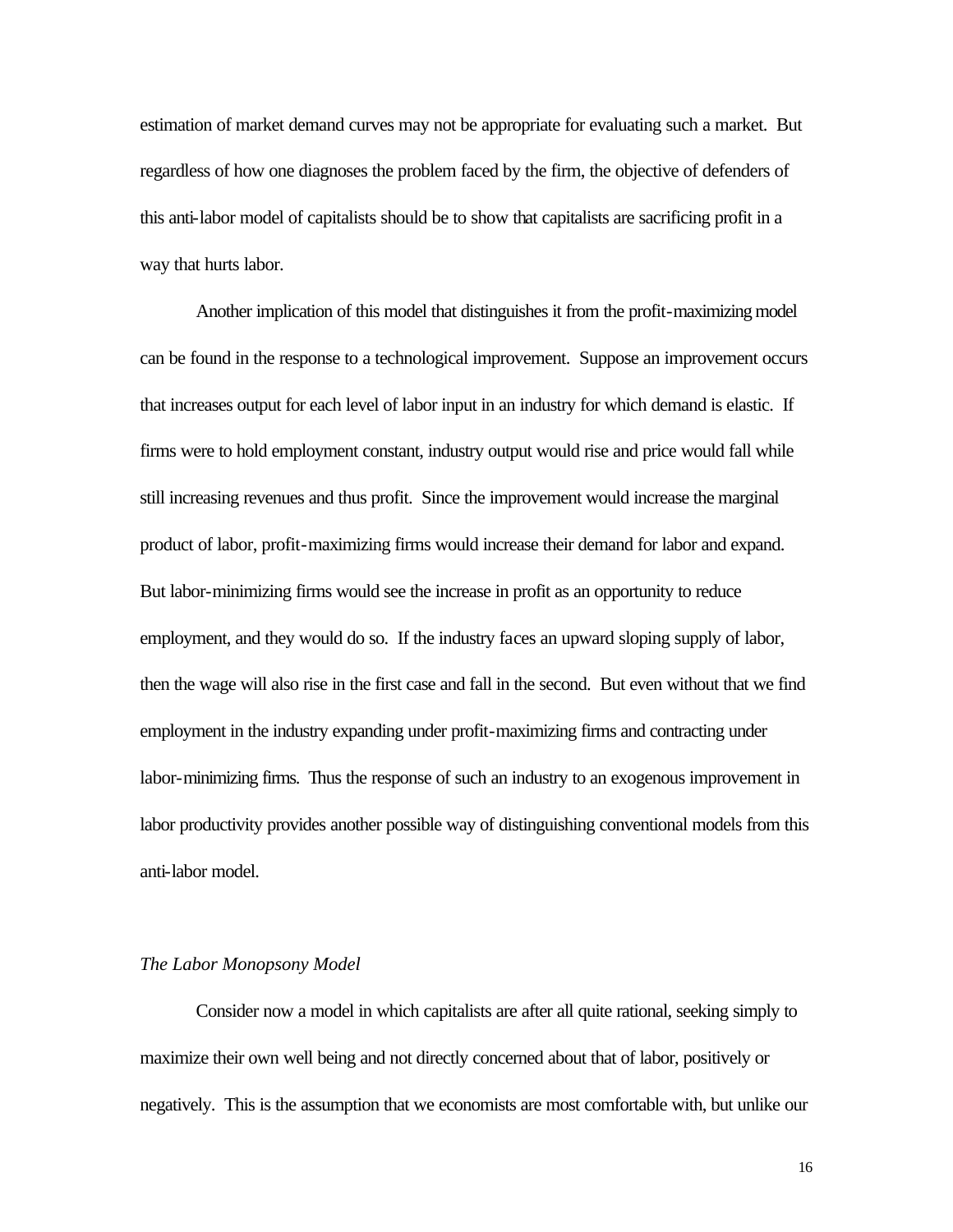usual models in which self-interested capitalists lack market power, assume now that they are somehow able to collaborate and act in their collective self interest. That is, capital is managed as a monopoly, the purpose of which is to maximize the total returns to capital. Thus, capitalists exercise monopsony power in the labor market. This is a sort of conspiracy theory of factor markets, and it also I gather has a Marxian flavor.

Within a closed economy, these monopsonists would pay lower wages and employ less labor than perfect competitors, in ways that I will explore in a moment. International trade alone will not lessen that market power, but international capital mobility will, if the conspiracy is at the national level and yet foreign capitalists, not part of the conspiracy, are permitted to employ domestic workers. Since that seems to be the essence of the much vilified transnational corporation, the assumption of collaboration only at the national level will not get us very far. Instead, this view on the part of the critics would seem to require that the monopsony be global. That is, the capitalists of the world are united in collectively exploiting labor as best they can, given labor's behavior as suppliers.

Countervailing against this, one could assume that labor too is able to act collectively, though this seems unlikely on a global basis, and in any case it is not the model of the critics. I assume therefore that labor acts competitively, individual workers supplying labor in passive response to whatever wage the capitalists collectively choose to set. This wage will then depend on the nature of this labor supply curve in each country.

Of course, if labor supply were perfectly elastic at some wage, then the monopsony power would be meaningless: the capitalists would be wage takers in spite of their ability to collaborate. If on the other hand labor supply were everywhere perfectly inelastic, then the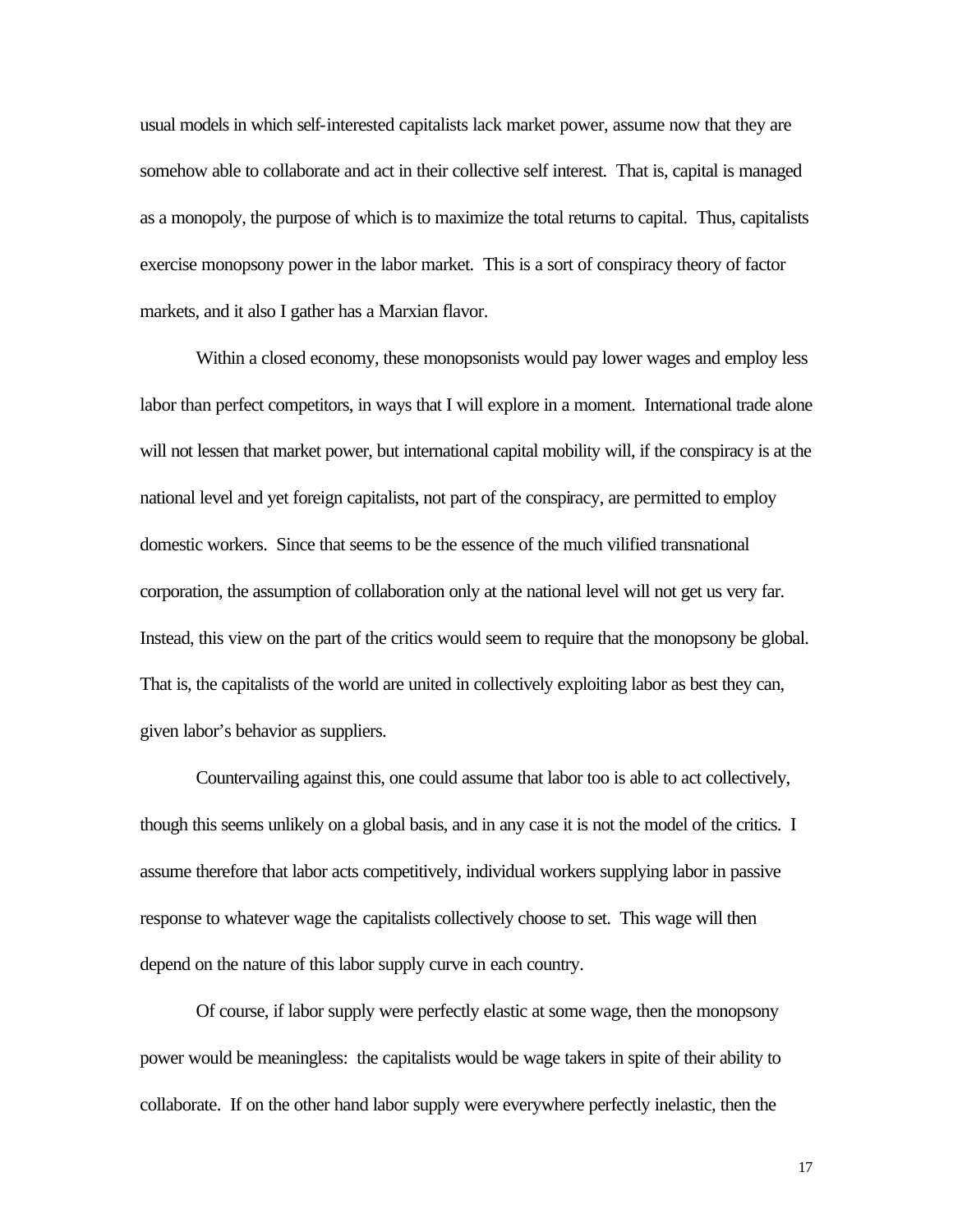capitalists would simply reduce the wage to zero, making the assumption of inelasticity untenable. We must therefore assume an upward sloping labor supply curve, one that is presumably quite elastic at the subsistence level where workers' effectiveness is compromised by poor nutrition, but that becomes less elastic at wages above this.

The standard model of monopsony then tells us what to expect. Whereas competitive labor demanders would present a demand for labor that is the value of its marginal product, monopsony demanders will hire less than this, setting a level of employment that equates the value of labor's marginal product not to the wage, but rather to the marginal wage bill. They then set the wage to elicit that amount of labor. The result is, as in the previous model, a wage that is less than the value of labor's marginal product. Thus the observation that labor is paid less than its marginal product would be consistent not only with the previous model of capitalists that irrationally seek to hurt labor, but also with this monopsony model. On the other hand, the monopsony model shares the property of the competitive model that a technological improvement in an elastically-demanded industry will cause that industry to expand, in contrast to the implication that we saw above for labor-minimizing firms.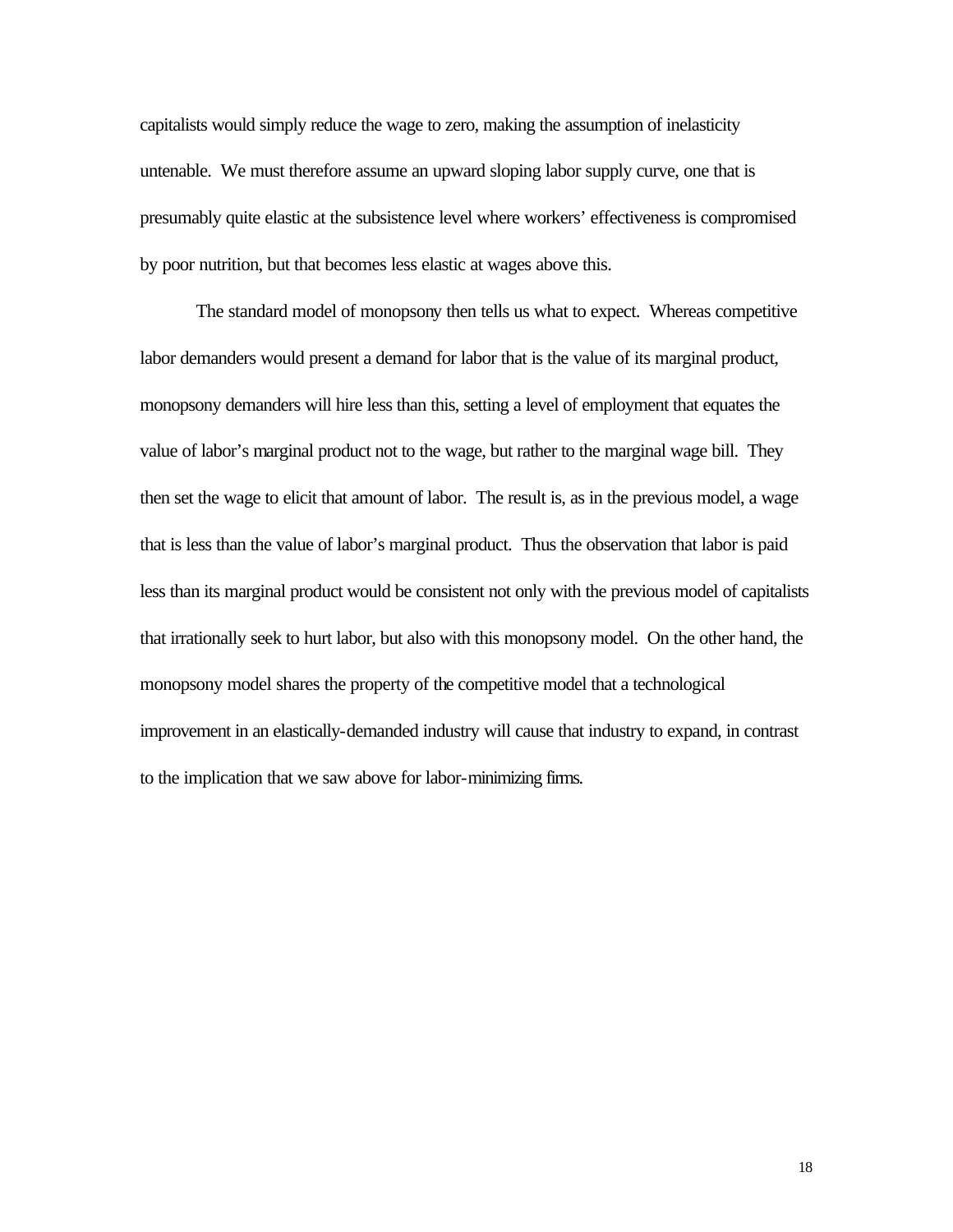#### *International Political Economy*

While the most standard economic models of international trade have focused solely on economic processes and economic actors, there has long been an interest also in political processes, usually for the purpose of trying to understand why governments so often restrict trade. What has not, to my knowledge, gotten much attention is the interaction between private and public sectors beyond the realm of simple protection and especially into the realm of international economic rule making. And yet much of the rhetoric of globalization's critics suggests that they believe that the rules of the international economy have been tailored to the interests of large corporations. This, to me, suggests the need for a model in which capitalists attempt to influence political actors, but where this influence extends far beyond the setting of tariffs into other aspects of international economic policy, and especially into the setting of the rules of the international trading system.

For example, suppose that we take an existing model of the political economy of protection and expand it to allow, as a policy option, export subsidies. Since these have much the same effect on profits in an export industry as do tariffs in an import competing industry, we should expect that political processes would promote their use just as they do protection. That is, political actors will be motivated to strike a compromise between the general interests of the electorate, which presumably favor free trade in both export and import-competing industries, and the special interests of lobbying firms in these industries. If corporate profits are the main driver of trade policy, then we should see export subsidies in exporting industries, just as we see import tariffs in import-competing industries. Of course, both of these policies may be constrained by international agreements such as the GATT, raising the separate question of how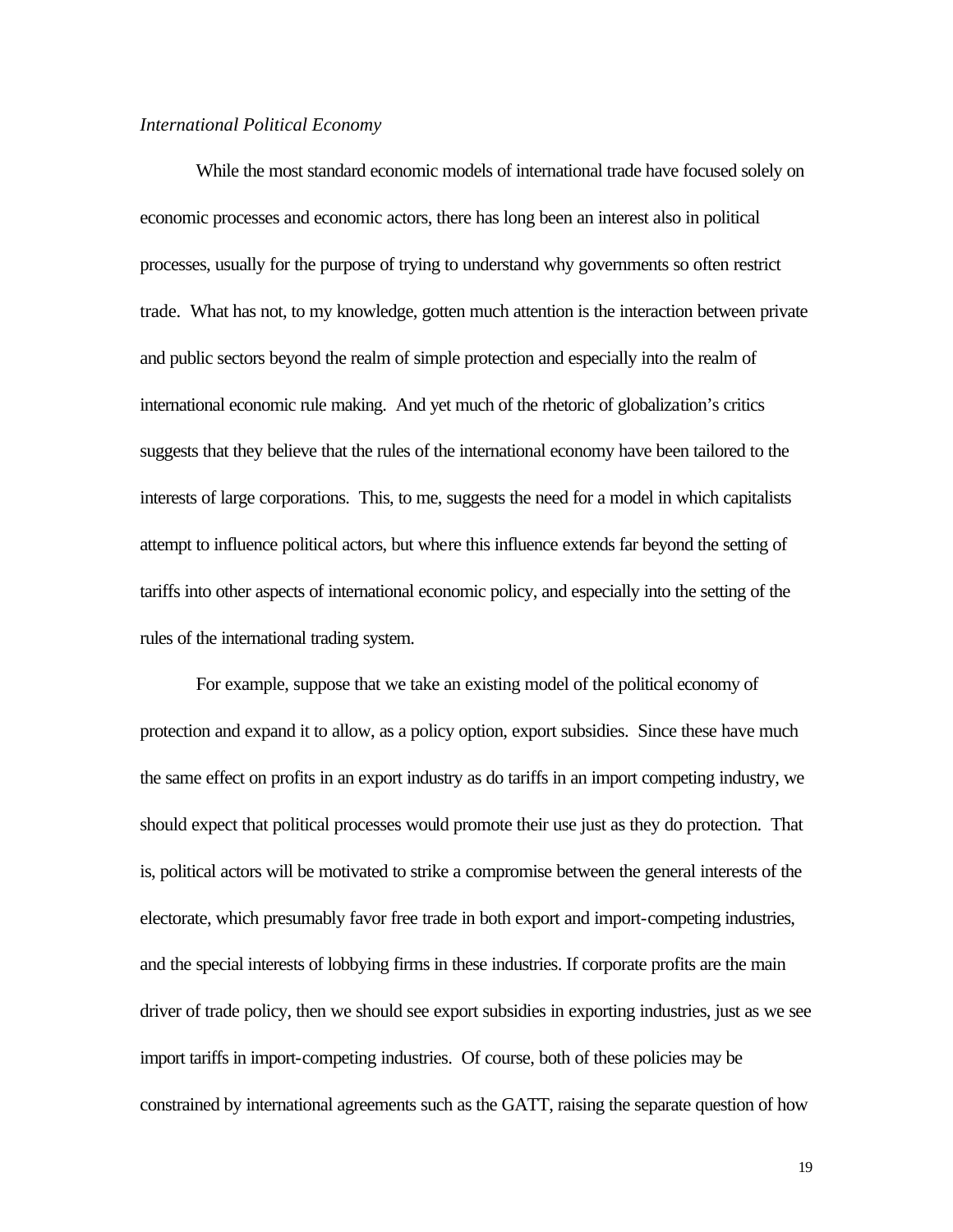these institutions and their rules are influenced by political pressures. But the constraints themselves, and perhaps various efforts to circumvent them, may be taken as evidence of the power of capital to capture the political process and secure these policies.

In contrast, an alternative model might place power to influence the political process in the hands of labor rather than capital. Labor is employed in both exporting and importcompeting industries, so it might be thought that it would lobby for the same policies as capital. But whereas tariffs benefit existing workers by preventing their industries from contracting, export subsidies primarily benefit workers who will be added to an industry as it expands, and neither they nor their union may know who they are in advance. Such a model therefore suggests that the political power of labor, if it exists, will primarily generate import protection, while that of capital will generate both import protection and export subsidies.

It is tempting, therefore, to counter the critics by observing that the GATT prohibits export subsidies but actually permits import tariffs, constraining the latter only by prohibiting their increase beyond bound levels. Can we take that as evidence that trade policies favor labor more than capital? Perhaps. But in fact export subsidies are far from nonexistent, in spite of their supposed prohibition under the GATT. In agriculture they have been explicitly permitted, and getting rid of them today is proving to be extremely hard. Even in manufacturing, although industry-specific export subsidies do seem to be effectively curtailed, programs like the United States Foreign Sales Corporation, which the WTO has now judged to be an export subsidy and which the United States is finding it politically very difficult to abandon, suggest that export subsidies have never yet been eliminated.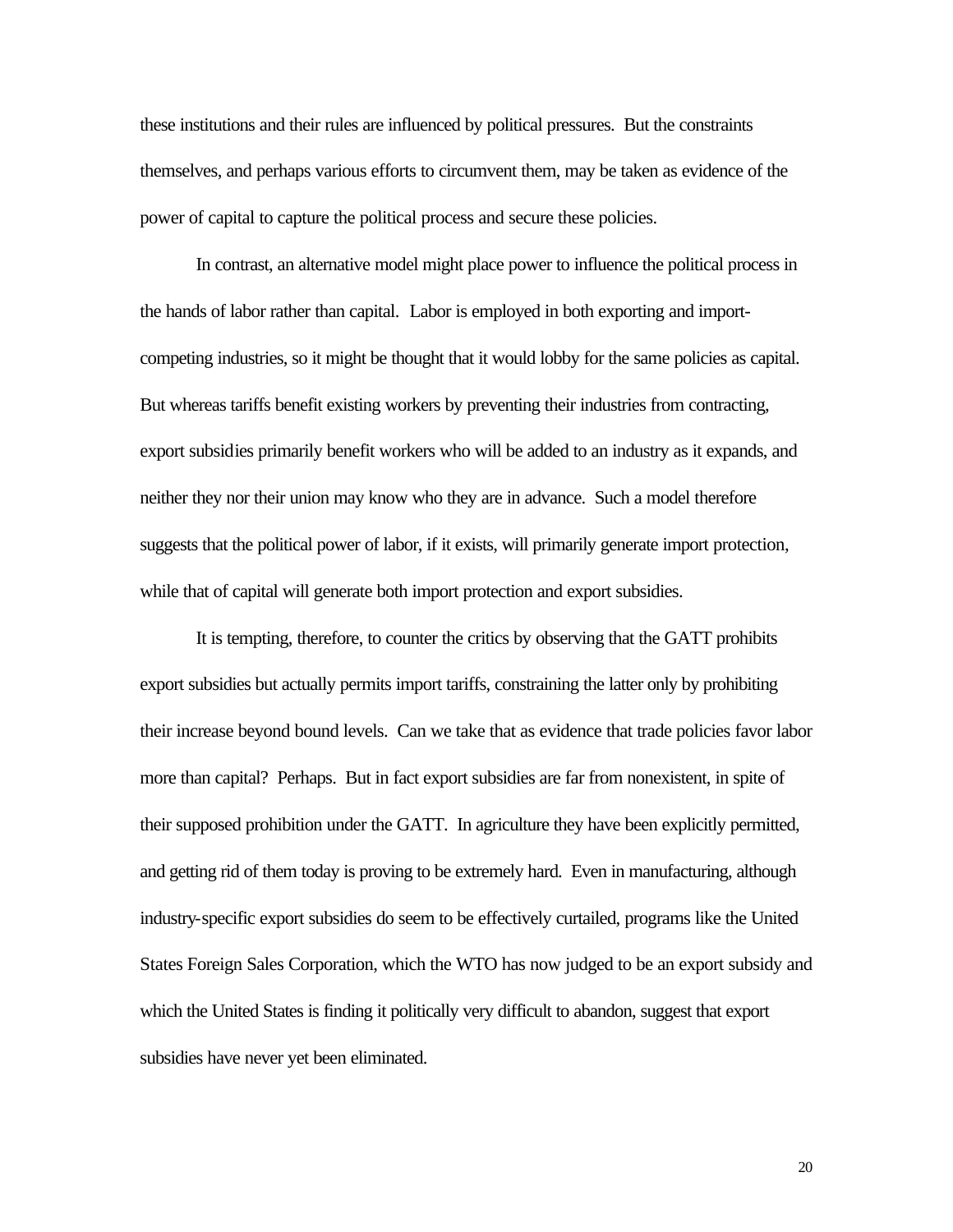Adding export subsidies to the menu of policies in a political-economy model only begins to capture the role that political forces, and thus corporate capital, might play in international trade policy. Although formal modeling of these effects might be too cumbersome to pursue, it is surely plausible to imagine that one country's exporters may play an active role in inducing its government to press another country to reduce its trade barriers. These may be simple tariffs and quotas, or they may involve much more subtle regulations and practices that the exporters perceive as interfering with their "market access." Indeed, the exporters have an incentive to allege the existence of such invisible barriers whether or not they exist, since they will benefit from efforts to offset them in either case. Thus, policies of "voluntary import expansion," such as were urged upon Japan by United States policy in the 1980s, could be taken as evidence of lobbying by capital especially if the Japanese barriers to imports were in fact imagined. Not that such lobbying needs to be inferred indirectly; it was done quite openly and was alleged to be based on the principles of free trade.

If such barriers are explicit or otherwise demonstrably exist, then I suppose the standard model would be that enlightened governments negotiate with others to pursue free trade simply because they recognize the compelling intellectual case for it, passed along to them by academics. But surely as plausible a model is that these governments are actually responding to political inducements offered them by export interests. And export interests, as noted above, are more plausibly those of capital rather than labor.

What about the making not of trade policies themselves, but of the rules that countries accept as constraining those policies? Are these subject to political processes, and do they respond to the interests of capital and/or labor? It seems obvious that they do, even though I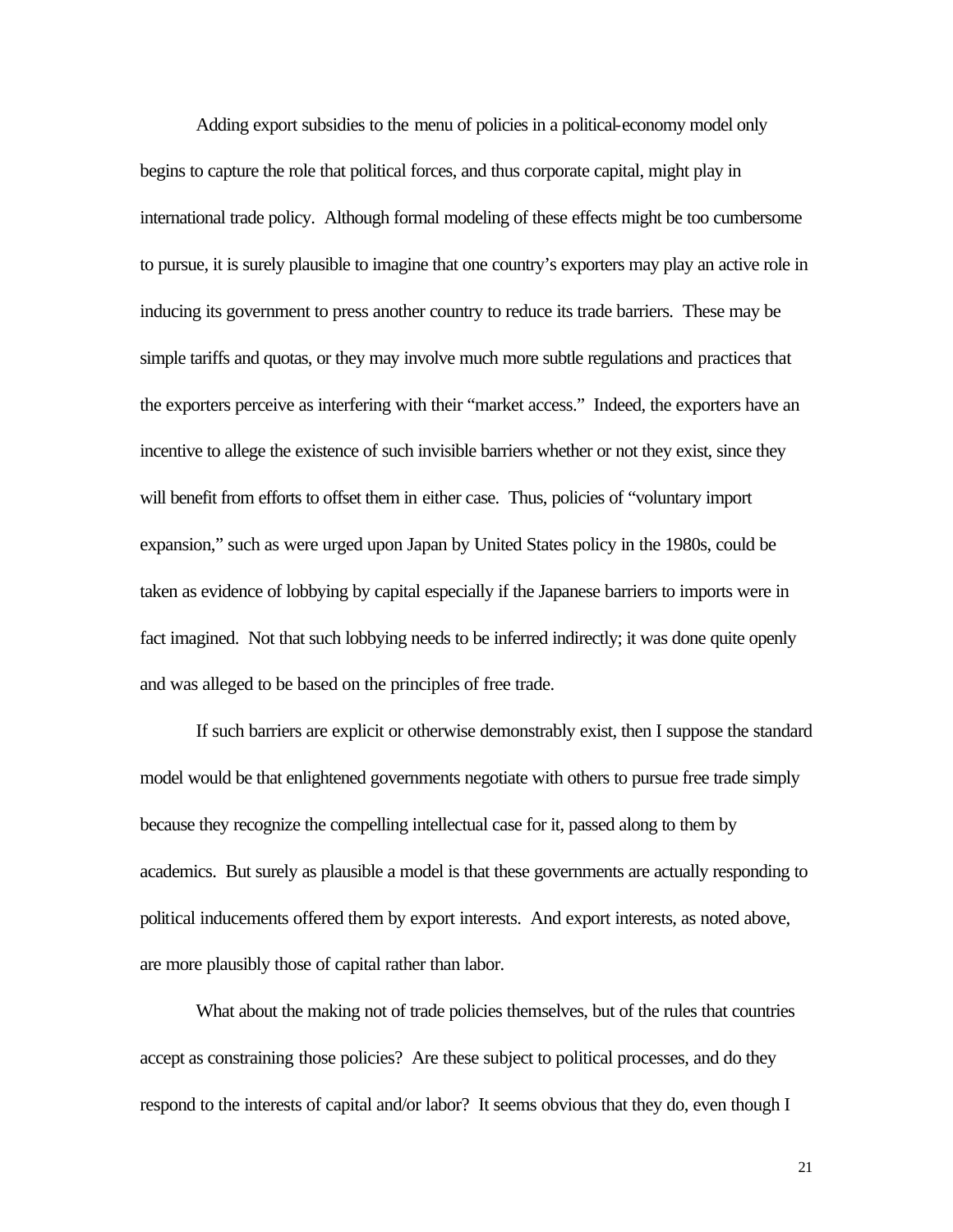know of no formal models that try to capture this effect. Models of the GATT, for example, such as Bagwell and Staiger (1999), focus mostly on the process of negotiations under the GATT and WTO, and not on the rules of these two institutions. Indeed, I am not sure that the original structure of the GATT – as it was drafted in the mid-1940's amid the idealism of the anticipated postwar recovery and the fear of a renewed Great Depression – requires a conventional political-economy explanation. Also, at that time the process of international institution building was new and uncertain enough that I doubt that private sector interests, including corporations, were yet aware of the potential to gain advantage by influencing the rules. But over subsequent decades of GATT and other international negotiations, they surely learned. The forces of economic self interest expressed through politics seem to be written all over the more recent expansion of the GATT as embodied in the WTO, and also in other international trade arrangements that have been negotiated or contemplated especially during the 1990s.

The Canada-US Free Trade Agreement of 1989 may have been the last agreement to be relatively free of political-economic influence. It seems to have arisen primarily out of Canada's frustration with US application of administered protection, together with a new US willingness to negotiate bilaterally when multilateral negotiations seemed to be bogged down. But the FTA may have awakened corporate interests in both countries to what could be accomplished through trade agreements, and they became active players in the subsequent negotiation of the NAFTA. Ross Perot, with his "great sucking sound," greatly exaggerated the role that the NAFTA would play in permitting industry to migrate into Mexico, but he was quite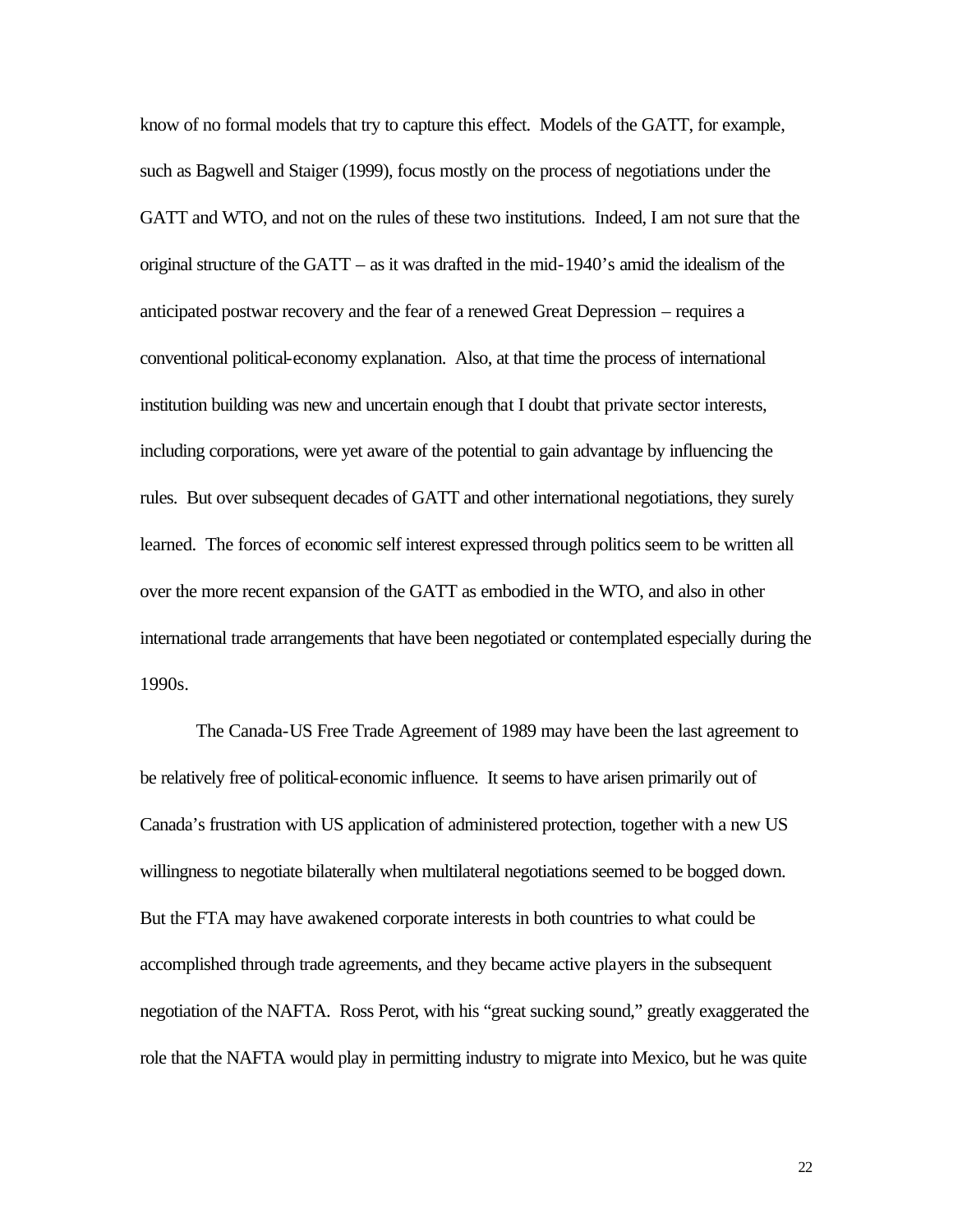correct that many US corporations supported the NAFTA and participated in drafting its rules because they hoped to take advantage of its provisions.

During the NAFTA debate, critics made much of the fact that the agreement occupied such a large document, including far more complicated provisions than one might have thought were necessary if the aim were simple free trade. On the one hand, this criticism was unfair, in part because it covered so much more than free trade. Also, as a free trade agreement – unlike a customs union with a common external tariff – NAFTA intrinsically requires rules of origin that necessarily are somewhat complicated to spell out. But on the other hand, the NAFTA rules of origin are well known to be far more complicated than would be necessary, with details that reflected both the fine points of sector-specific negotiations and also the influence of industry representatives who were involved in the negotiating process. The NAFTA agreement grew to the size it did in part because, like an omnibus legislative act that tries to cater to a wide variety of interests in Congress, it incorporated numerous provisions designed to satisfy special interests in each of the negotiating countries and especially in the most powerful country, the United States.

Did those interests include both capital and labor? I don't know, and I think a study of the NAFTA text to ascertain the contributions of the various interests involved would be worthwhile. But judging both from the fact that it was negotiated by a Republican administration in the US and from the perceived need by the Democrats who then took power for a separate side agreement on labor issues, I am sure that the original NAFTA agreement reflected the interests of capital far more than those of labor.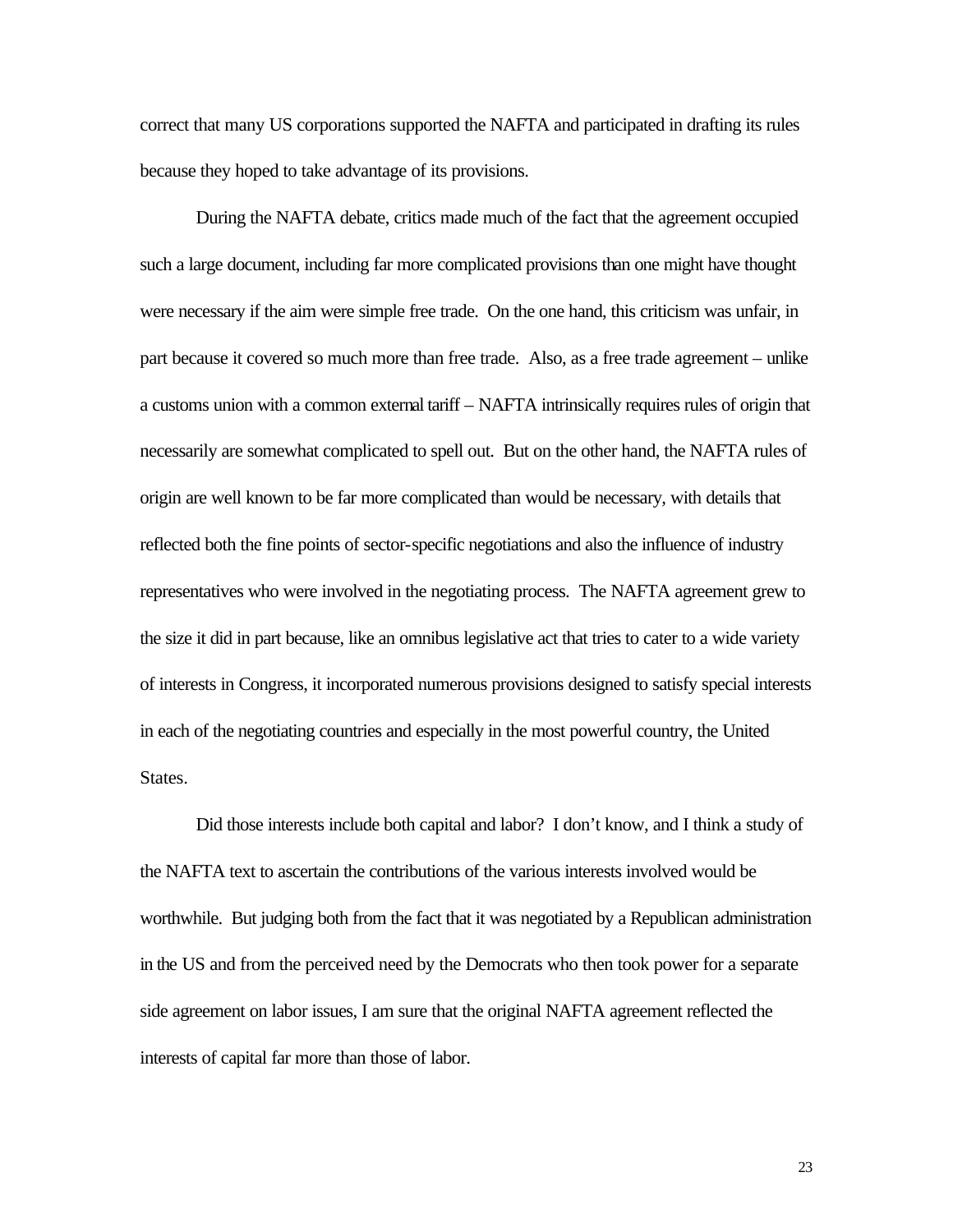One might argue that any free trade agreement will seem to favor capital over labor, without capital necessarily participating in the negotiating process, and this may be true. But there are features of the NAFTA that seem especially to favor capital. The rules of origin in the automobile industry, for example, are explicitly designed to favor US-owned companies compared to their Japanese-owned rivals, without any similar tilt that I know of toward US workers. The rules for the trucking industry, in another example that I happen to favor, are very much for the benefits of the industry's corporate customers, and they have been so resisted by the US truckers themselves that they have still not, as far as I know, been implemented. Finally and most egregiously, consider the now notorious NAFTA Chapter 11, which gives foreign direct investors a private right of action against host country governments. This can only have been inserted into the NAFTA in the interests of capital, since it gives corporations a level of recourse against governments that they have been unable to obtain under domestic laws, even in the United States. To me, with only very partial knowledge of what the NAFTA includes in its lengthy agreement, all this suggests that the rules of NAFTA were indeed drafted for the benefit of corporations. It is also very plausible that they should have been. The incentive for drafting rules in their corporate interests seems easily as clear as the incentive to seek tariff protection. Furthermore, government negotiators were eager to seek their participation in the negotiations, both in order to lighten the workload and to smooth the way toward passage of the agreement once it was completed.<sup>5</sup>

l

<sup>&</sup>lt;sup>5</sup> See Deardorff and Hall (1998) who stress the role of lobbyists in the United States in helping with the workload of legislators.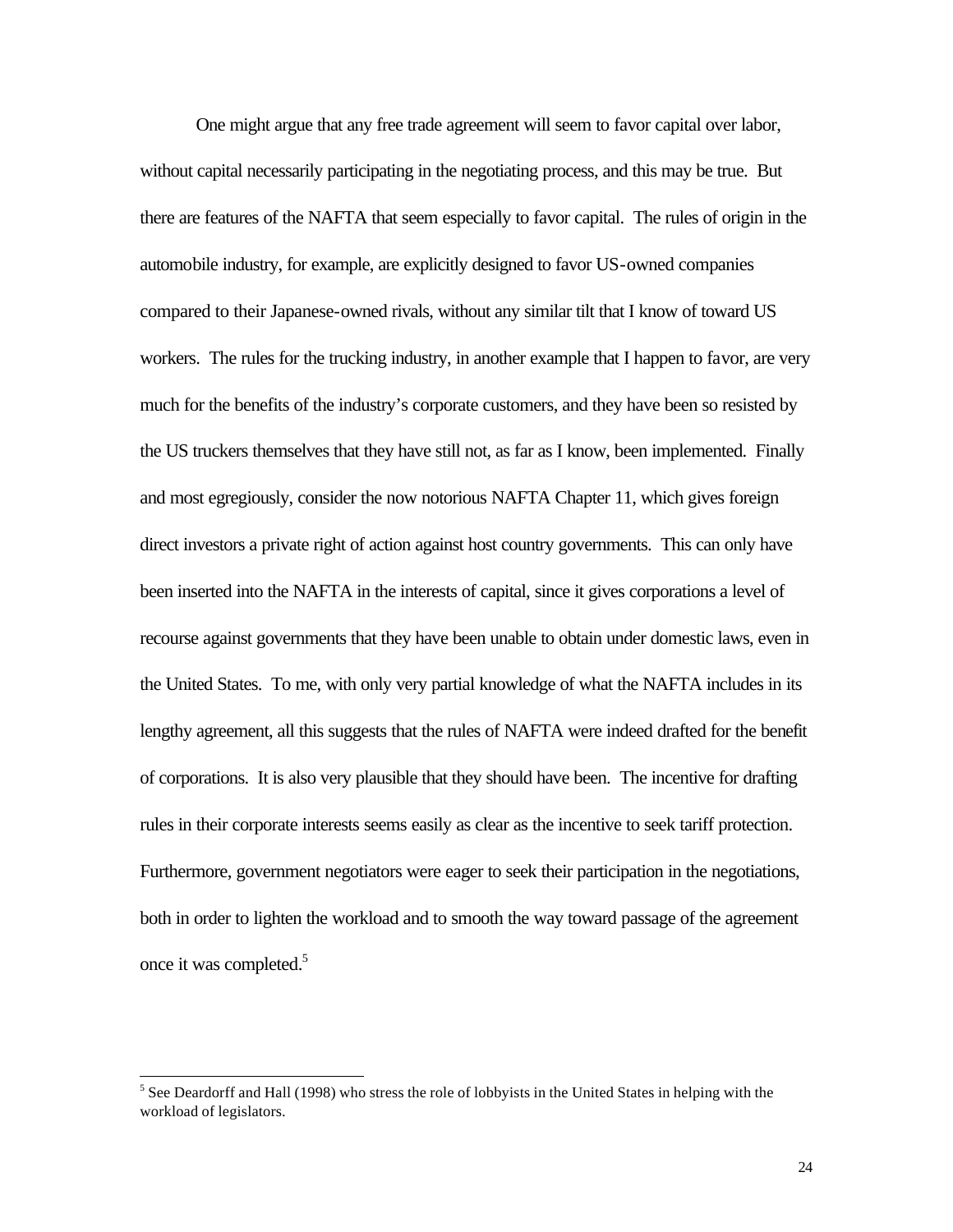At the same time that the NAFTA was being negotiated, the Uruguay Round was also plodding along, and it too had extensive participation by corporate interests. Not everything that found its way into the resulting agreement can be attributed to this, by any means, but some of the major components of the resulting World Trade Organization, both good and bad in my view, seem clearly to have been the creation of capitalists. Exceptions include the strengthening of anti-dumping rules, which seem to reflect the interests of both labor and capital in importcompeting industries, and the scheduled termination of the Multi-Fibre Arrangement, which actually goes against certain corporate and labor interests in developed countries in favor of the developing world.<sup>6</sup>

The latter, however, was viewed as a price that the developed world and a larger corporate constituency was willing to pay in return for the TRIPs agreement, which strikes me as the best evidence yet of the role that corporate interests have been able to play in the setting of the international rules of trade policy. The TRIPs agreement was sought by a subset of corporate interests who perceived that they were losing profits from unauthorized use of their intellectual property (IP) – patents, copyrights, and trademarks – in countries with weaker or more laxly enforced intellectual property rights regimes than exist in most industrialized countries. They lobbied aggressively, first to include IP in the Uruguay Round negotiations under the heading of Trade Related Intellectual Property Rights (TRIPs), but then expanding the coverage of these negotiations well beyond what could plausibly be called trade related to include the entire domestic IP regimes of all member countries. The result was to require that all

l

 $6$ I don't know, however, what role corporate importers such as WalMart may have played.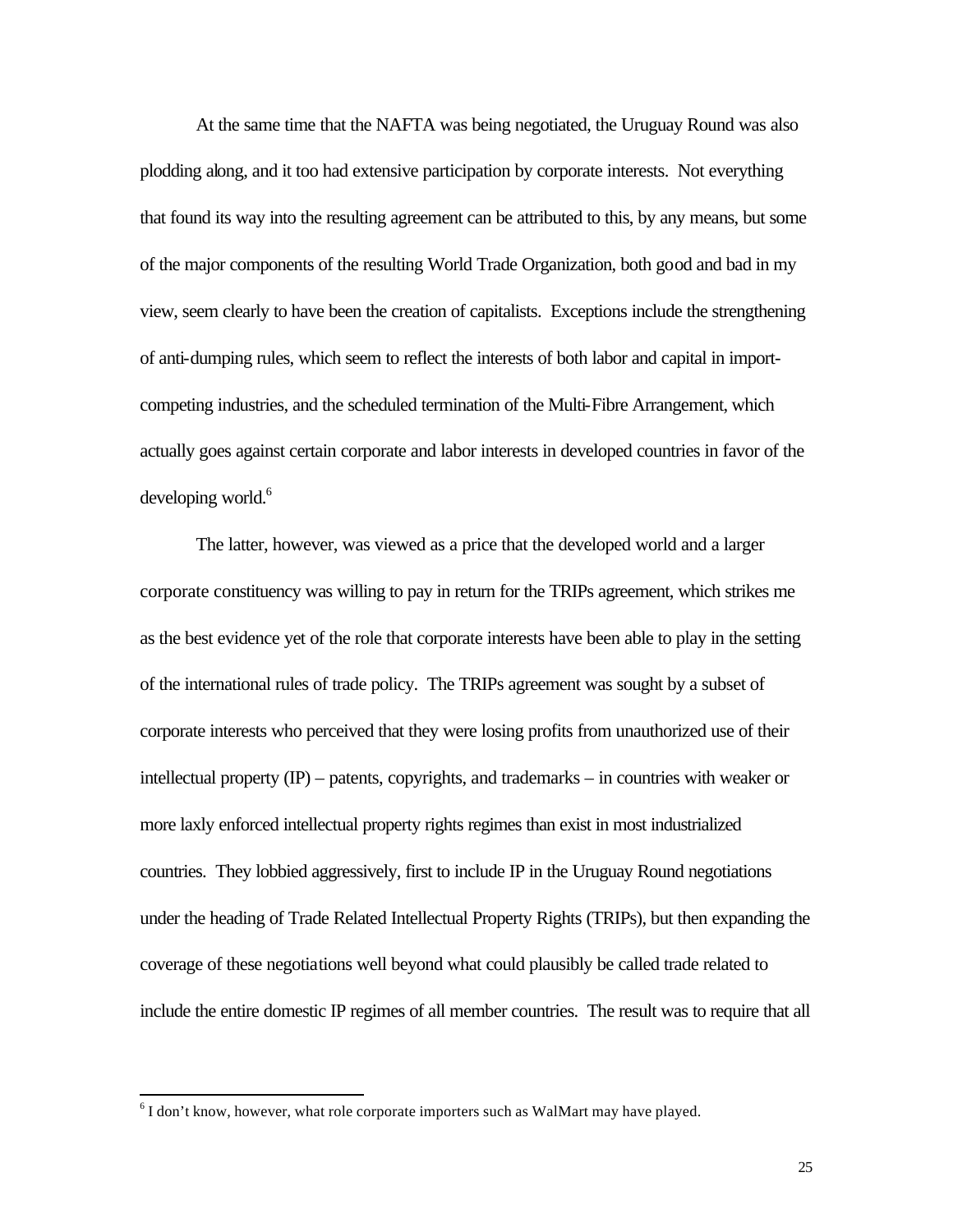WTO members implement and enforce IP regimes comparable to those in the developed countries.

IP protection is certainly not a bad idea economically, even though the obvious beneficiaries are the owners of IP rights, most often corporations. Without IP protection, the incentive to produce  $IP -$  to invent, write, or otherwise create  $-$  is weak or nonexistent. IP protection grants to owners of IP monopoly rights over their creations, thus providing that incentive. But the monopoly power distorts market signals, leading to an equilibrium that is inefficient. And worse, it distributes income toward the owner of the IP and away from its consumers. In the case of the products most affected by the TRIPs agreement, this means that they are provided at inefficiently low levels and that, compared to the regime in which IP protection was absent from developing countries, income has been redistributed away from them and toward the corporate owners of IP in the rich countries.

From the point of view of the corporations that operate most successfully in international markets, the TRIPs agreement seemed like a natural extension of other aspects of the GATT, in that it extended their market access into developing countries. But from the perspective of the economic case for free markets and free trade, it did not fit in at all. It is no accident that within the GATT "protection" is viewed as a negative, while within TRIPs the same word has a positive connotation. The GATT is about making markets freer, while TRIPs is about making them less free, albeit with the admirable purpose of promoting innovation and creativity. Thus the fact that TRIPs became part of the WTO is surely evidence of the growing role of corporate interests and a move away from freedom of markets as a guiding principle. IP protection, like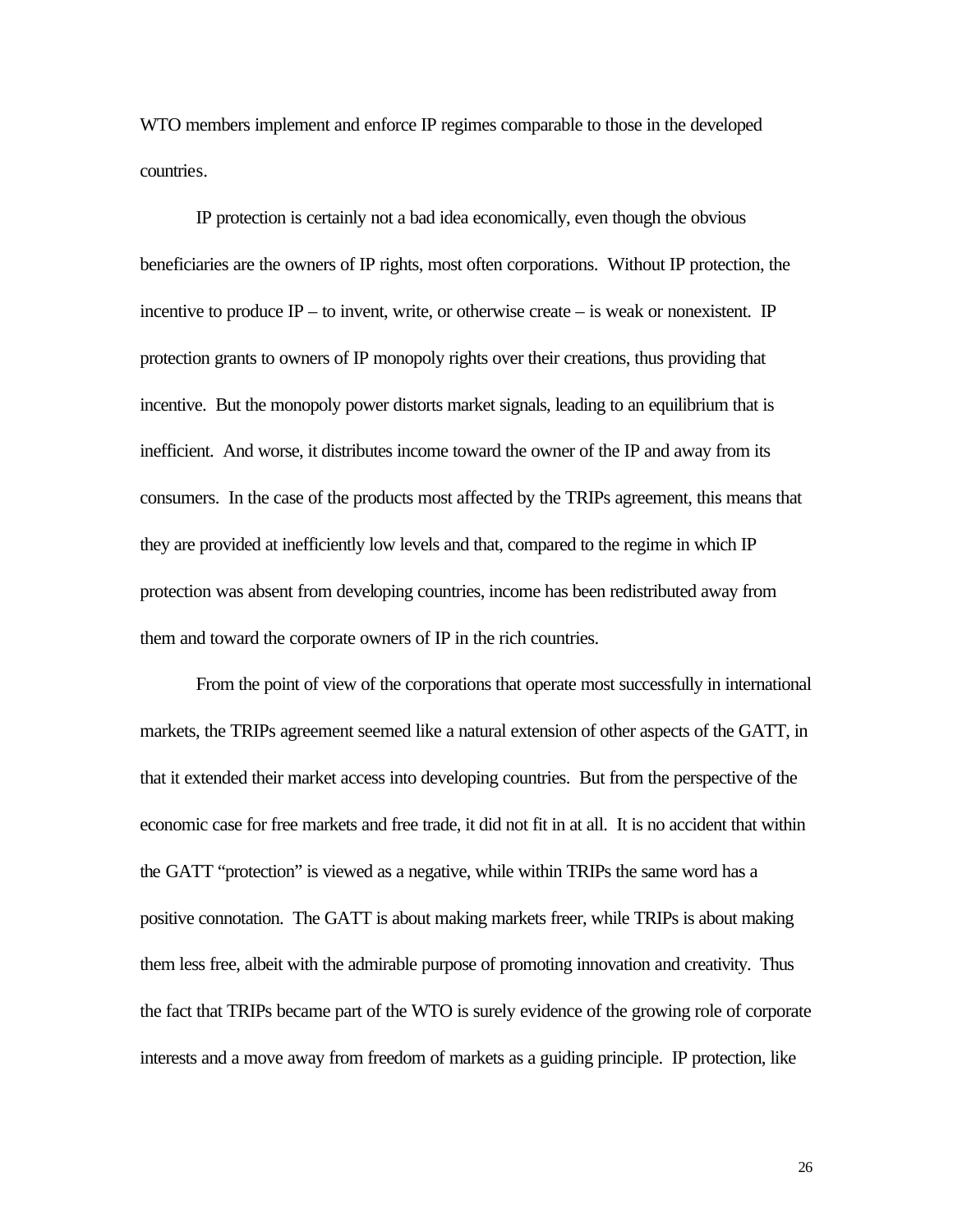tariff protection, distorts markets at the expense of consumers for the benefit of a subset of producers.

The corporate role also seems to have been decisive in creating the other new component of the WTO, the General Agreement on Trade in Services, GATS. Here, as in the role of corporations in pushing for reduced barriers to exports, I see this role in a largely positive light. The fact that the GATT did not cover services from the start was due to the administrative difficulty of addressing them, and not to any intrinsic reason why trade in services should be less free than trade in goods.<sup>7</sup> However, it was certainly not the intellectual case for free trade in services that put them onto the agenda of the Uruguay Round negotiators, but rather the active influence of large international corporate service providers, who lobbied governments especially in the United States to bring them on board. Indeed, it was only after corporate pressure set the agenda for services trade liberalization that academics like myself thought to look at the economics of the issue. Again, therefore, as in the case of TRIPs but here with more unambiguously positive effects, it was the corporate capitalists who were responsible for this entirely new initiative in international trade law.

Since the completion of the Uruguay Round and the formation of the WTO, international rule making has moved out of the spotlight. Within the WTO, further negotiations have reached new agreements in the areas of financial services and basic telecommunications, both of which consisted primarily of balancing the corporate interests from different countries.

The only other new initiative of which I am aware prior to the current Doha Round has been the negotiations within the OECD of a proposed Multilateral Agreement on Investment,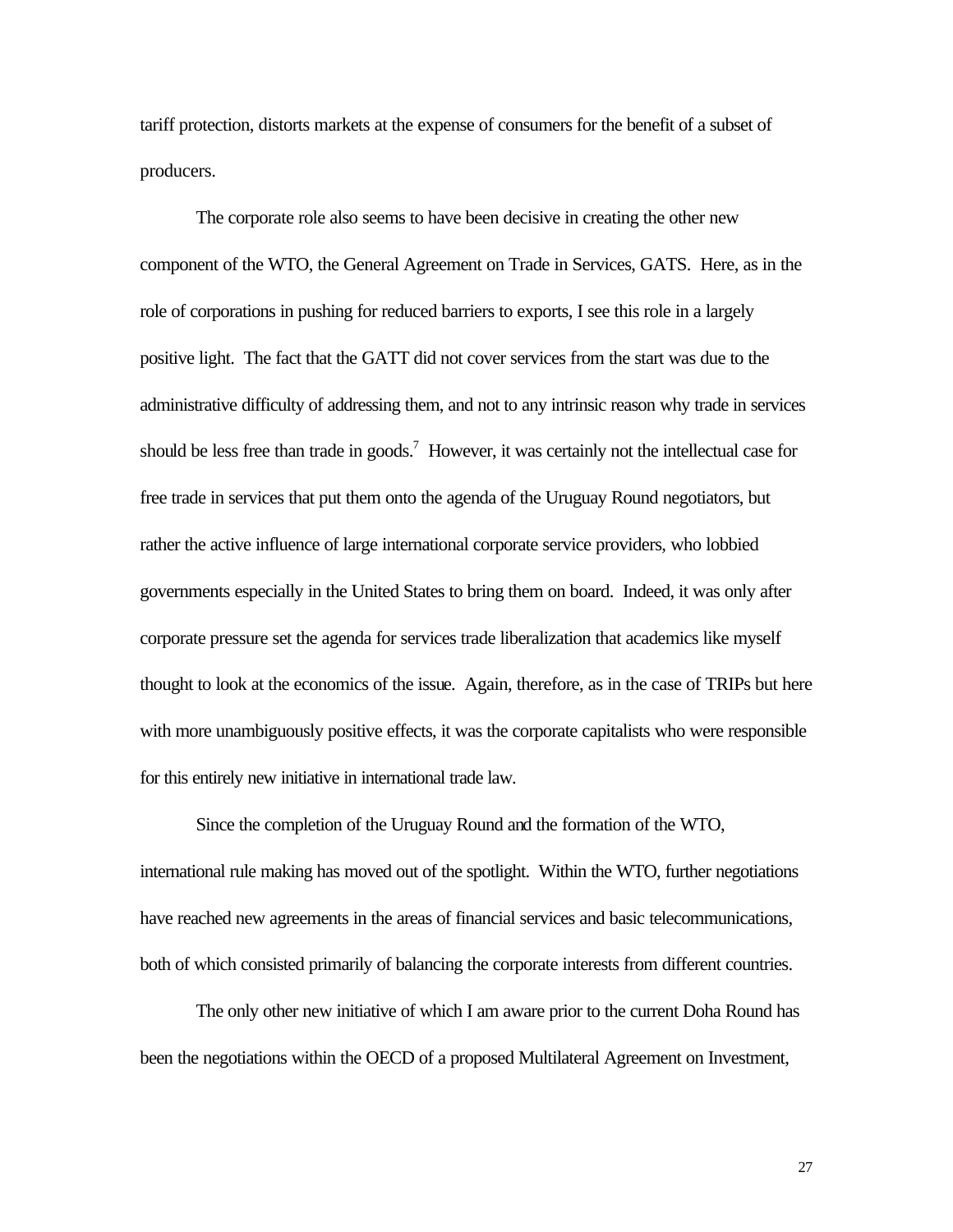MAI. As I understand it, this was intended to do for international investors worldwide much of what the NAFTA had done for them within North America, and as was the case there, the initiative came from corporations. The case for relatively free international movements of real capital, in the form of FDI, is similar to the case for free trade, and therefore this initiative might well be expected to be beneficial. But because it was focused almost exclusively on the rights of investors, rather than on the benefits that their investment might provide to consumers, it also may well have included bias in favor of corporate interests.

In fact, I do not know a great deal about the MAI, which attracted the attention of globalization critics well before it attracted mine. The critics today take credit for having derailed this initiative, though I am told that this failure, like that of the WTO in Seattle, had more to do with conflicting interests among the negotiating countries than with pressure from NGOs. In any case, the MAI does not today seem to have much chance of being revived. My sense is that its demise may have marked an important change in the international rule-making environment. Corporate interests may have been the first to recognize the potential for gain from influencing international rules, and they exploited this leverage on world affairs quietly and effectively during the NAFTA negotiations and with the creation of the WTO. But today many other interests have been alerted, and they have shown their presence, if not their influence, in the fight against the MAI.

I conclude that a political economy model of international rule-making is still what is needed to understand events. However, while the model of the 90s may have been one in which corporations alone wielded power related to their positions in international markets, the

l

 $7$  See Deardorff (1985).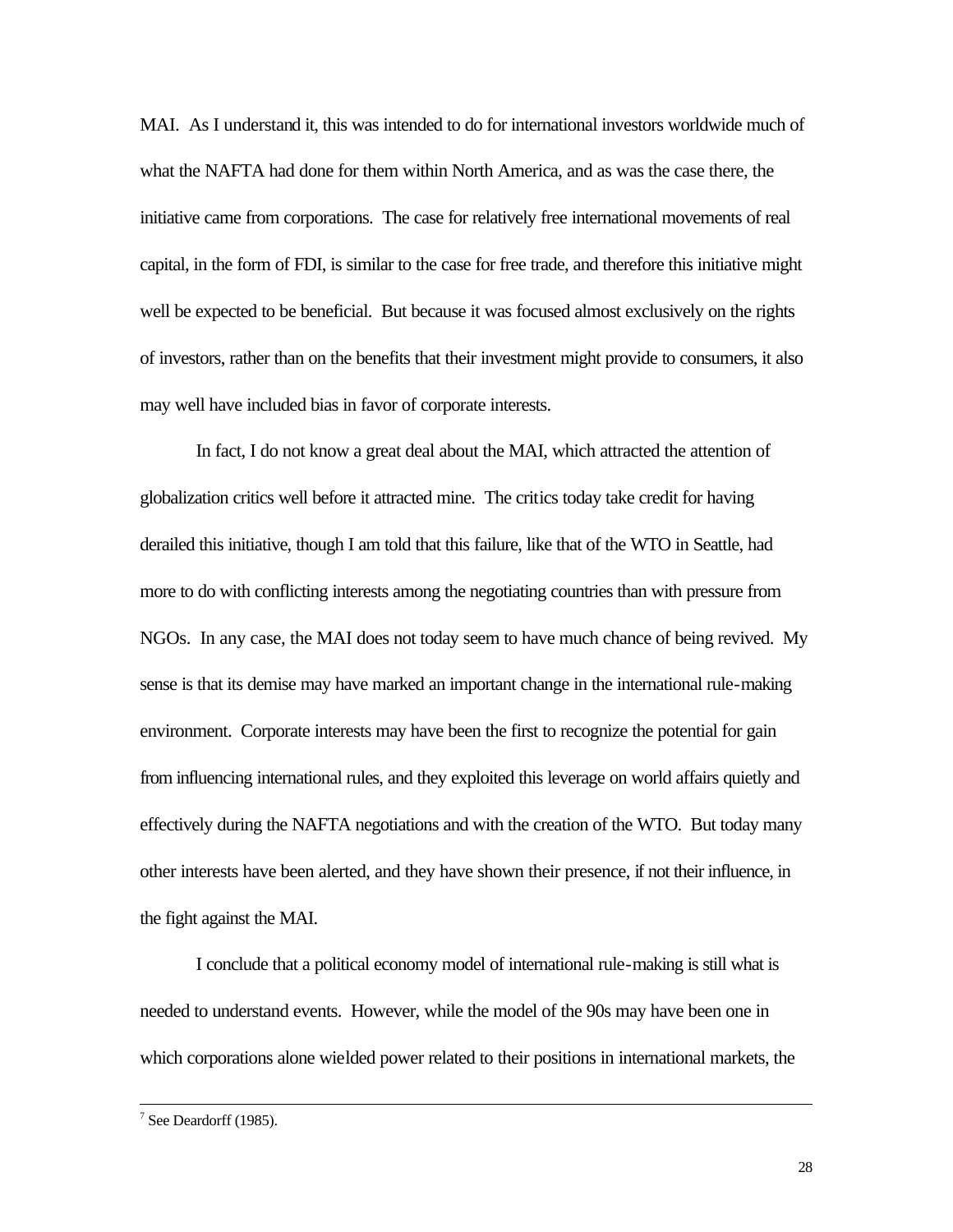model from now on will include competing players. Corporations will continue to be an important influence, but now they must contend with countervailing forces from more organized labor, as well as from NGOs representing the environment, human rights, and other issues. Furthermore, while in the 90s the corporate lobbyists only had to deal with government of the industrialized countries, today the developing countries are increasingly recognizing also the importance of advancing their own interests. With all of these other forces to contend with, it remains to be seen whether corporations will continue to wield the power that they may have in the past.

#### **III. Conclusion**

In preparing for this talk, I read more than I ever had before of the writings of globalization critics, including several books and numerous items on the web. My intention, as I have said, was not only to find out what their criticisms were, but also to infer, if I could, something about the worldview that underlay their criticisms. There are of course plenty of faults in the world trading system that I can identify and deplore within my own worldview. But many of their other criticisms simply make no sense within the traditional neoclassical, neoliberal model of a perfectly competitive world economy that, like most economists, I take as my starting point for understanding the world. Nor do many of these criticisms make much more sense if one relaxes the assumption of perfect competition and allows various market distortions to enter the picture. Therefore what I have sought to find were alternative models, ones that I would not necessarily even begin to believe myself nor expect other economists to subscribe to,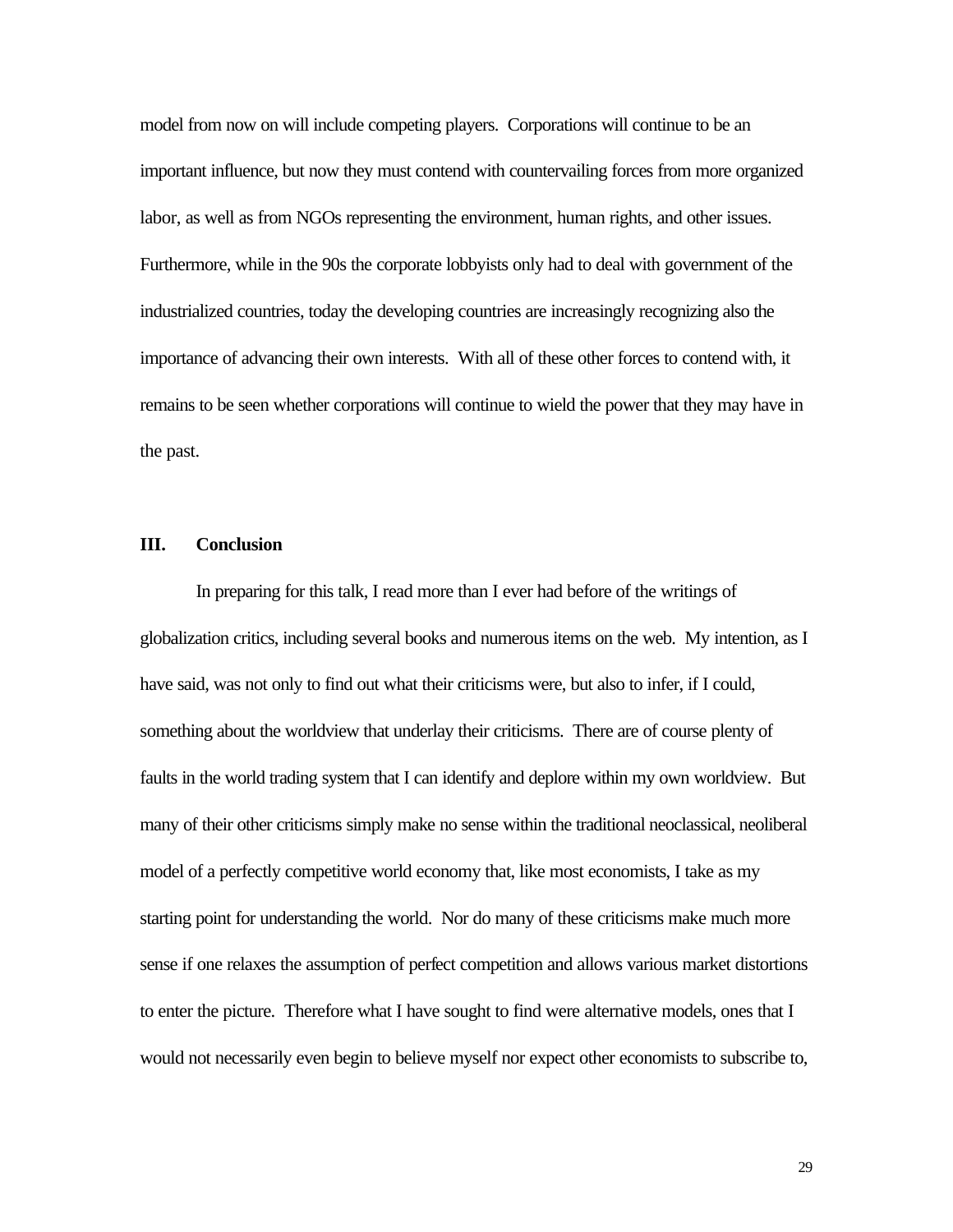but that might capture important features of how at least some of the globalization critics view the world.

My purpose in doing this has most definitely *not* been then to take issue with these alternative assumptions, by saying for example that it is implausible that the world's capitalists are so cohesive that they are able to coordinate in collusive behavior toward labor. The assumptions of the neoclassical model are no doubt very implausible as well. Rather, my ultimate objective is to find testable implications of such alternative models, implications that differ from those of the neoclassical model and that might provide an opportunity to differentiate between it and them, or among them. I have not achieved this objective in this paper, but have only suggested several such alternative models that, I hope, others will want to develop further and explore.

I will not recapitulate here the three alternative models that I have suggested above. Rather, I'd like to close by reporting how my own attitudes toward globalization have changed during the course of this exercise of reading and writing.

As I mentioned to colleagues along the way, I sometimes felt that I was brainwashing myself by reading the works of globalization critics. Particularly, perhaps, because I was determined to keep an open mind to their point of view rather than constantly marshalling my economist's presumptions against them, I found as I read that I too sometimes became appalled at the state of the world that they described. I too sometimes easily accepted that it was globalization that had in some manner contributed to this situation.

In the end, what I realized was that my previous defensive posture towards the critics of globalization had perhaps prevented me from giving proper weight to the flaws in the world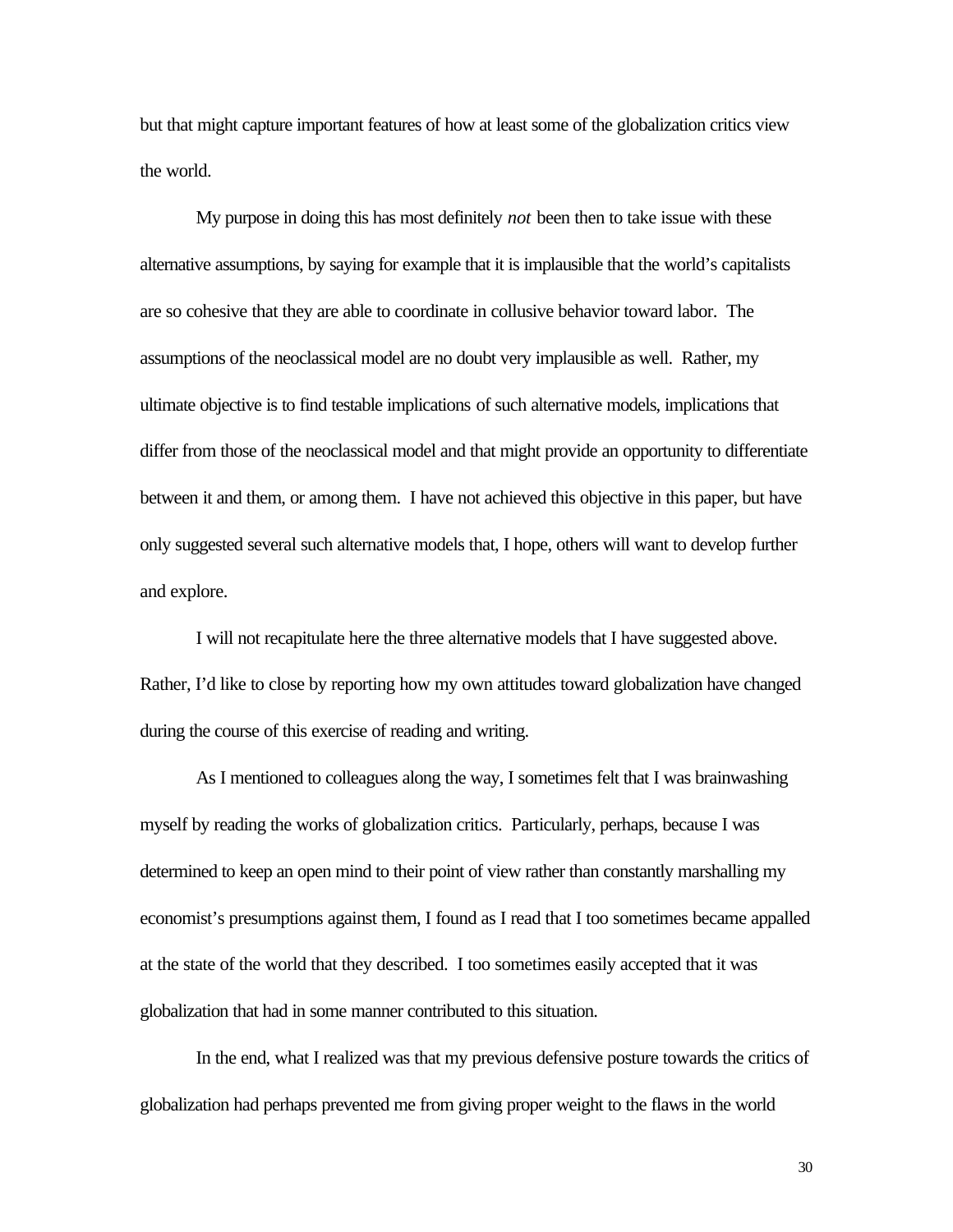system that even defenders of globalization have long deplored. I tended, before this, to dismiss those flaws as exceptional and to focus instead on the much broader good that I thought globalization could do and had done. The latter, I still think, was appropriate, but the flaws deserve attention too. Some of these flaws, like textile protection and agricultural subsidies, can properly be seen as globalization not going far enough, failures that deprive a large part of the world from enjoying the benefits of globalization that are rightfully theirs. But others, like TRIPs and short-term capital flows, do genuinely reflect globalization going too far, and the reason for them seems easy to identify in the strong political role played by powerful corporations.

Perhaps more than most economists, I am personally predisposed to see corporations as beneficial to society. $8$  It seems obvious to me that corporations have made possible a level of well being throughout most of the world that far exceeds what could have been achieved without them. The invisible hand of the market only partly accounts for this, since large corporations clearly have far more power over markets than we assume in our competitive models. But as long as these large corporations are forced to compete with one another and also with small new entrants that may at any moment emerge – a level of competition that requires the active vigilance and sometimes enforcement by government competition authorities – I have no doubt but that they do far more good than harm for the vast majority of the world's population. And indeed, within the markets in which they operate, corporations are much more vulnerable to public opinion and therefore powerless than is often thought. (This, incidentally,

l

<sup>&</sup>lt;sup>8</sup> This is not because of any personal corporate connections. Neither I, nor any of my forebears that I know of, have owned any capital to speak of, except perhaps for my pension holding in TIAA-CREF. Nor have we worked in any capacity for corporations. I really don't know why I take this view.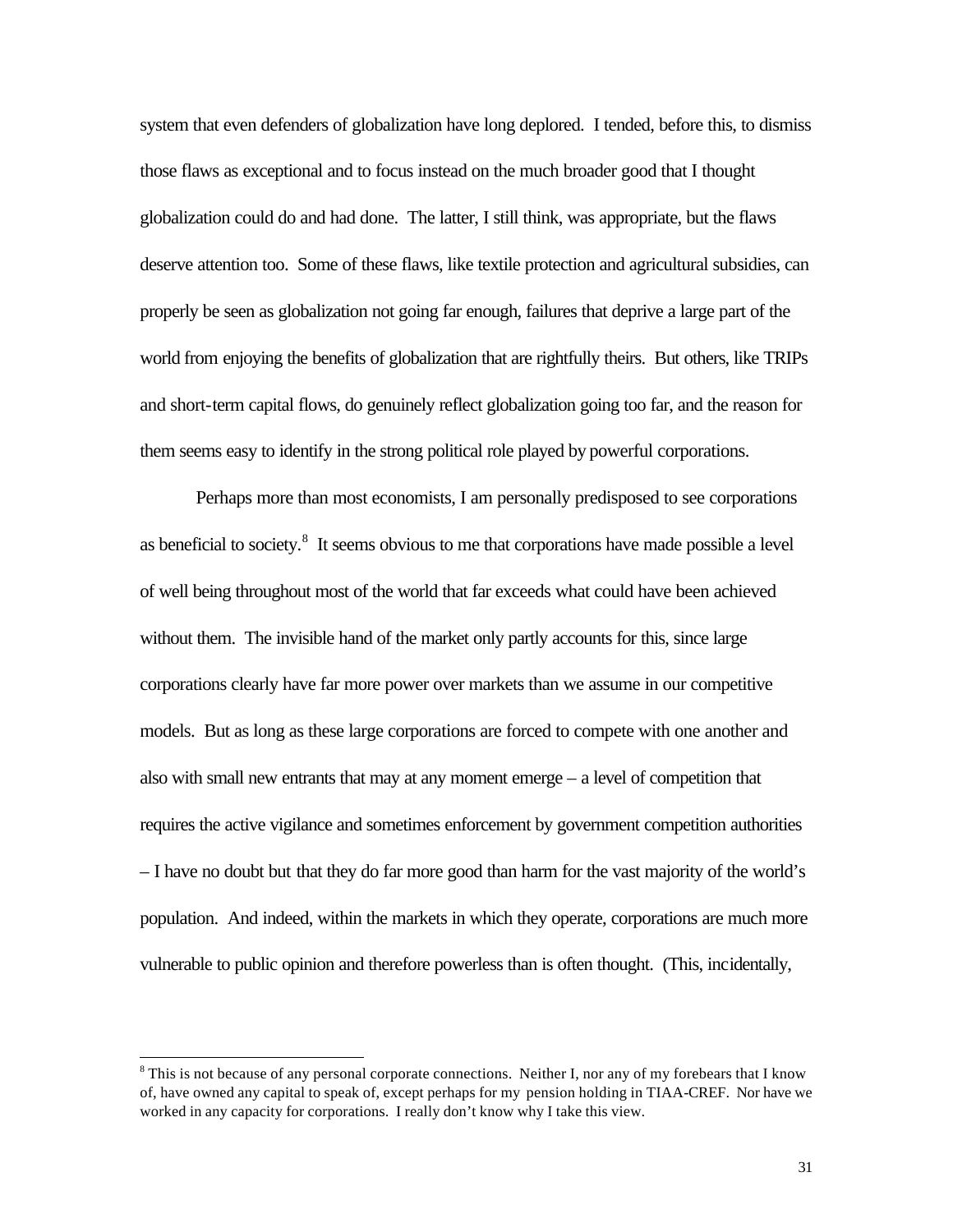was one of the surprising messages that I got from reading Naomi Klein's 2000 book, *No Logo*, though probably not the message that she intended.)

But it is also true that much that is wrong with the world trading system reflects the influence of private-sector actors on the public sector, including especially some of the international rules and the actions of international organizations. Such influence has been wielded to some extent by the labor movement and by NGOs, but at least until recently I think it is clear that it has been wielded far more by corporations. For all of these groups, the influence is sometimes good and sometimes bad, but because it by definition reflects special interests, not general interests, one cannot count on it being beneficial.

So the result of my reading is now that I am much more attuned than I was before to the role that special interests, including but not limited to corporations, play in the setting of international economic policies and in the writing of the international rules under which such policies are conducted. I suggest that others like myself should become similarly attuned.